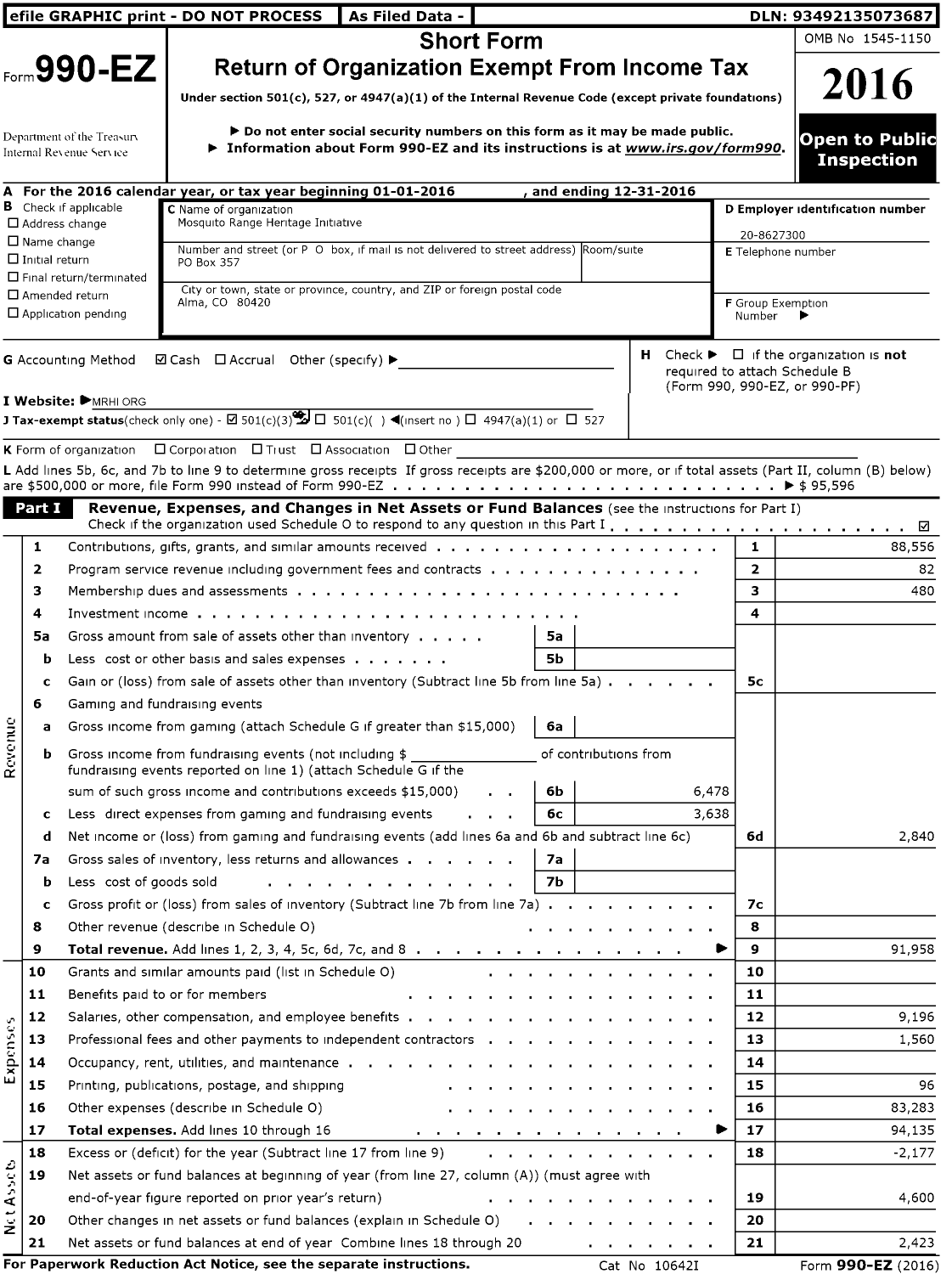| Form 990-EZ (2016)                                                                                                                                                                                                                                                      |                                                                                                                                     |                                                                             |                                                                |          | Page 2                                               |
|-------------------------------------------------------------------------------------------------------------------------------------------------------------------------------------------------------------------------------------------------------------------------|-------------------------------------------------------------------------------------------------------------------------------------|-----------------------------------------------------------------------------|----------------------------------------------------------------|----------|------------------------------------------------------|
| Part II<br><b>Balance Sheets</b> (see the instructions for Part II)                                                                                                                                                                                                     |                                                                                                                                     |                                                                             |                                                                |          |                                                      |
|                                                                                                                                                                                                                                                                         | Check if the organization used Schedule O to respond to any question in this Part II                                                |                                                                             | a construction of the contract of the construction of the con- |          | ☑                                                    |
| <b>22</b> Cash, savings, and investments $\cdot \cdot \cdot \cdot \cdot \cdot \cdot \cdot \cdot \cdot \cdot$                                                                                                                                                            |                                                                                                                                     |                                                                             | (A) Beginning of year<br>5,088 22                              |          | (B) End of year<br>3,496                             |
| 23 Land and buildings (exception of except of except of except of except of except of the except of the except                                                                                                                                                          |                                                                                                                                     |                                                                             |                                                                | 0123     | 0                                                    |
| 24 Other assets (describe in Schedule O)                                                                                                                                                                                                                                |                                                                                                                                     |                                                                             | 0                                                              | 24       | 0                                                    |
|                                                                                                                                                                                                                                                                         |                                                                                                                                     |                                                                             | 5,088 25                                                       |          | 3,496                                                |
| 26 Total liabilities (describe in Schedule O).                                                                                                                                                                                                                          |                                                                                                                                     |                                                                             | 488 26                                                         |          | 1,073                                                |
| 27 Net assets or fund balances (line 27 of column (B) must agree with line 21)<br>Part III l                                                                                                                                                                            | Statement of Program Service Accomplishments (see the Instructions for Part III)                                                    |                                                                             | 4,600 27                                                       |          | 2,423<br><b>Expenses</b>                             |
|                                                                                                                                                                                                                                                                         | Check if the organization used Schedule O to respond to any question in this Part III                                               |                                                                             | . □                                                            |          | (Required for section 501(c)                         |
| What is the organization's primary exempt purpose?                                                                                                                                                                                                                      |                                                                                                                                     |                                                                             |                                                                |          | $(3)$ and $501(c)(4)$<br>organizations, optional for |
| Conserve Unique Natural & Historic Sites<br>Describe the organization's program service accomplishments for each of its three largest program services, as<br>measured by expenses In a clear and concise manner, describe the services provided, the number of persons |                                                                                                                                     |                                                                             |                                                                | others ) |                                                      |
| benefited, and other relevant information for each program title<br>28                                                                                                                                                                                                  |                                                                                                                                     |                                                                             |                                                                |          |                                                      |
| See Addıtıonal Data Table                                                                                                                                                                                                                                               |                                                                                                                                     |                                                                             |                                                                |          |                                                      |
| (Grants \$ )                                                                                                                                                                                                                                                            | If this amount includes foreign grants, check here                                                                                  |                                                                             | Þ.                                                             | 28a      |                                                      |
| 29                                                                                                                                                                                                                                                                      |                                                                                                                                     |                                                                             |                                                                | 29a      |                                                      |
|                                                                                                                                                                                                                                                                         |                                                                                                                                     |                                                                             |                                                                |          |                                                      |
| (Grants \$ )                                                                                                                                                                                                                                                            | If this amount includes foreign grants, check here                                                                                  |                                                                             | ▸ 凵                                                            |          |                                                      |
| 30                                                                                                                                                                                                                                                                      |                                                                                                                                     |                                                                             |                                                                | 30a      |                                                      |
|                                                                                                                                                                                                                                                                         |                                                                                                                                     |                                                                             |                                                                |          |                                                      |
| (Grants \$ )                                                                                                                                                                                                                                                            | If this amount includes foreign grants, check here                                                                                  |                                                                             |                                                                |          |                                                      |
|                                                                                                                                                                                                                                                                         |                                                                                                                                     |                                                                             |                                                                |          |                                                      |
| (Grants \$ )                                                                                                                                                                                                                                                            | If this amount includes foreign grants, check here                                                                                  |                                                                             | $\blacktriangleright$                                          | 31a      |                                                      |
| 32 Total program service expenses (add lines 28a through 31a) $\cdots$ , , , , , , , , , , , , , , , , ,<br>Part IV                                                                                                                                                     | List of Officers, Directors, Trustees, and Key Employees (list each one even if not compensated - see the instructions for Part IV) |                                                                             | ▶                                                              | 32       | 87,575                                               |
|                                                                                                                                                                                                                                                                         | Check if the organization used Schedule O to respond to any question in this Part IV.                                               |                                                                             |                                                                |          | □                                                    |
| (a) Name and title                                                                                                                                                                                                                                                      | (b) Average                                                                                                                         | (c) Reportable                                                              | (d) Health benefits,                                           |          | (e) Estimated amount                                 |
|                                                                                                                                                                                                                                                                         | hours per week<br>devoted to position                                                                                               | compensation<br>(Forms W-2/1099-<br>MISC) (if not paid,<br>enter $-0$ - $)$ | benefit plans, and<br>deferred compensation                    |          | contributions to employee of other compensation      |
| Shelia Skaggs                                                                                                                                                                                                                                                           | 5 0 0                                                                                                                               | 0                                                                           |                                                                | 0        | $\circ$                                              |
| Secretary                                                                                                                                                                                                                                                               |                                                                                                                                     |                                                                             |                                                                |          |                                                      |
| Jennie Gannon                                                                                                                                                                                                                                                           | 5 00                                                                                                                                | 0                                                                           |                                                                | 0        | 0                                                    |
| Vice President                                                                                                                                                                                                                                                          |                                                                                                                                     |                                                                             |                                                                |          |                                                      |
| Jan McCabe                                                                                                                                                                                                                                                              | 6 00                                                                                                                                | 0                                                                           |                                                                | 0        | $\circ$                                              |
| President                                                                                                                                                                                                                                                               |                                                                                                                                     |                                                                             |                                                                |          |                                                      |
| Jara Johnson                                                                                                                                                                                                                                                            | 5 00                                                                                                                                | $\mathbf 0$                                                                 |                                                                | 0        | $\circ$                                              |
| Treasurer                                                                                                                                                                                                                                                               |                                                                                                                                     |                                                                             |                                                                |          |                                                      |
|                                                                                                                                                                                                                                                                         |                                                                                                                                     |                                                                             |                                                                |          |                                                      |
|                                                                                                                                                                                                                                                                         |                                                                                                                                     |                                                                             |                                                                |          |                                                      |
|                                                                                                                                                                                                                                                                         |                                                                                                                                     |                                                                             |                                                                |          |                                                      |
|                                                                                                                                                                                                                                                                         |                                                                                                                                     |                                                                             |                                                                |          |                                                      |
|                                                                                                                                                                                                                                                                         |                                                                                                                                     |                                                                             |                                                                |          |                                                      |
|                                                                                                                                                                                                                                                                         |                                                                                                                                     |                                                                             |                                                                |          |                                                      |
|                                                                                                                                                                                                                                                                         |                                                                                                                                     |                                                                             |                                                                |          |                                                      |
|                                                                                                                                                                                                                                                                         |                                                                                                                                     |                                                                             |                                                                |          |                                                      |
|                                                                                                                                                                                                                                                                         |                                                                                                                                     |                                                                             |                                                                |          |                                                      |
|                                                                                                                                                                                                                                                                         |                                                                                                                                     |                                                                             |                                                                |          |                                                      |
|                                                                                                                                                                                                                                                                         |                                                                                                                                     |                                                                             |                                                                |          |                                                      |
|                                                                                                                                                                                                                                                                         |                                                                                                                                     |                                                                             |                                                                |          |                                                      |
|                                                                                                                                                                                                                                                                         |                                                                                                                                     |                                                                             |                                                                |          |                                                      |
|                                                                                                                                                                                                                                                                         |                                                                                                                                     |                                                                             |                                                                |          |                                                      |
|                                                                                                                                                                                                                                                                         |                                                                                                                                     |                                                                             |                                                                |          |                                                      |
|                                                                                                                                                                                                                                                                         |                                                                                                                                     |                                                                             |                                                                |          | .000E7101                                            |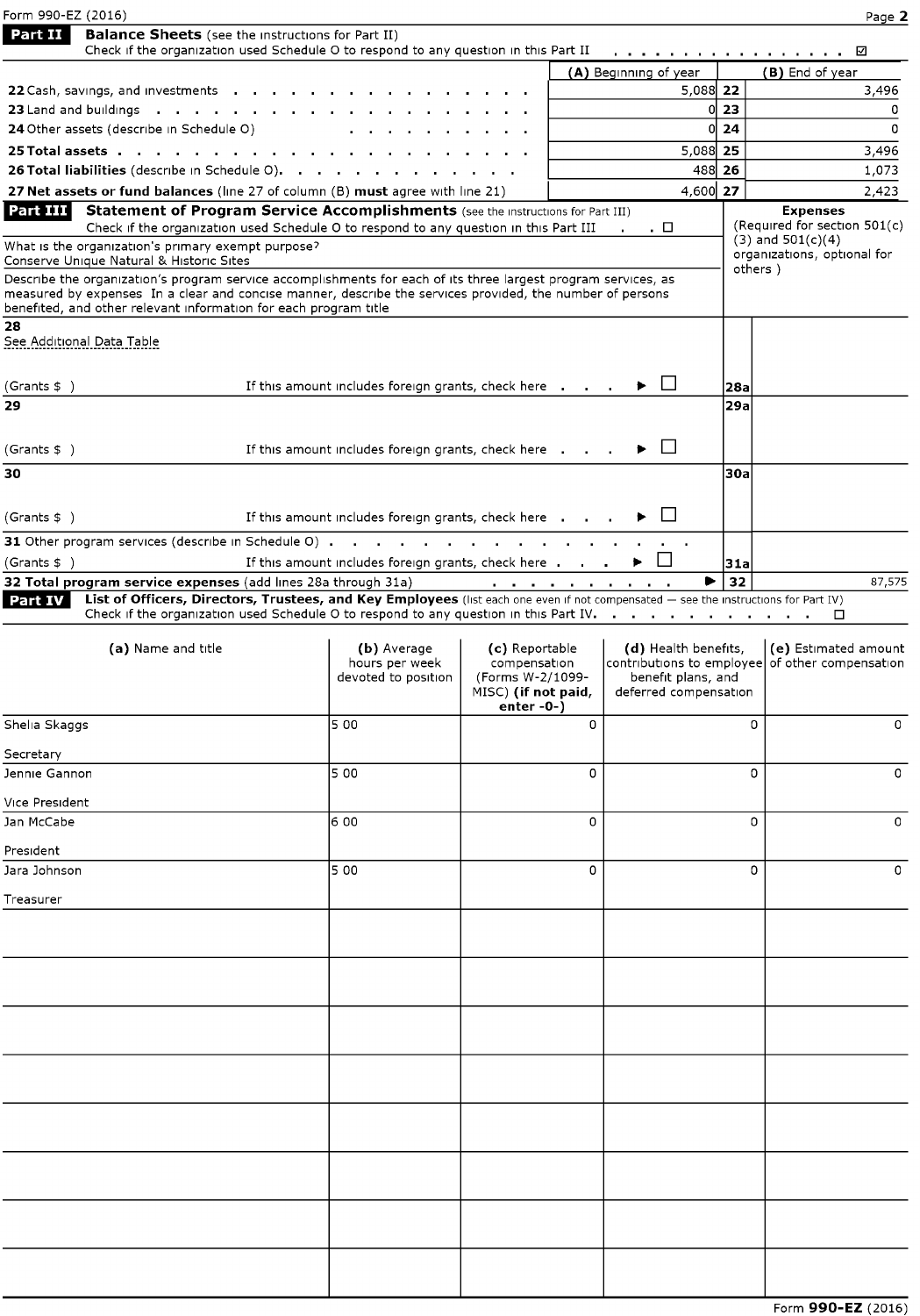|     | Form 990-EZ (2016)                                                                                                                                                                                                                                                |             |        | Page 3 |
|-----|-------------------------------------------------------------------------------------------------------------------------------------------------------------------------------------------------------------------------------------------------------------------|-------------|--------|--------|
|     | Part V<br><b>Other Information</b> (Note the Schedule A and personal benefit contract statement requirements in the                                                                                                                                               |             |        |        |
|     | instructions for Part V ) Check if the organization used Schedule O to respond to any question in this Part V $\dots$                                                                                                                                             |             |        |        |
|     |                                                                                                                                                                                                                                                                   |             | Yes    | No     |
| 33. | Did the organization engage in any significant activity not previously reported to the IRS? If "Yes," provide a<br>detailed description of each activity in Schedule O                                                                                            | 33          |        | No     |
| 34  | Were any significant changes made to the organizing or governing documents? If "Yes," attach a conformed copy                                                                                                                                                     |             |        |        |
|     | of the amended documents if they reflect a change to the organization's name Otherwise, explain the change<br>on Schedule O (see instructions)                                                                                                                    | 34          |        | No     |
|     | the contract of the contract of the contract of the contract of the contract of the contract of the contract of the contract of the contract of the contract of the contract of the contract of the contract of the contract o                                    |             |        |        |
|     | 35a Did the organization have unrelated business gross income of \$1,000 or more during the year from business<br>activities (such as those reported on lines 2, 6a, and 7a, among others)?<br>$\mathbf{r}$ , $\mathbf{r}$ , $\mathbf{r}$ , $\mathbf{r}$          | 35a         |        | No     |
|     | <b>b</b> If "Yes," to line 35a, has the organization filed a Form 990-T for the year? If "No," provide an explanation in Schedule O                                                                                                                               | 35b         |        |        |
|     | c Was the organization a section $501(c)(4)$ , $501(c)(5)$ , or $501(c)(6)$ organization subject to section 6033(e)<br>notice, reporting, and proxy tax requirements during the year? If "Yes," complete Schedule C, Part III                                     |             |        |        |
| 36. | Did the organization undergo a liquidation, dissolution, termination, or significant disposition of net assets during                                                                                                                                             | 35c         |        | No     |
|     | the year? If "Yes," complete applicable parts of Schedule N                                                                                                                                                                                                       | 36          |        | No     |
|     | <b>37a</b> Enter amount of political expenditures, direct or indirect, as described in the instructions $\blacktriangleright$<br>37a                                                                                                                              |             |        |        |
|     | <b>b</b> Did the organization file Form 1120-POL for this year?<br>and a series of the contract of the contract of the                                                                                                                                            | 37b         |        | No     |
|     | 38a Did the organization borrow from, or make any loans to, any officer, director, trustee, or key employee or were                                                                                                                                               |             |        |        |
|     | any such loans made in a prior year and still outstanding at the end of the tax year covered by this return?                                                                                                                                                      | 38a         |        | No     |
|     | <b>b</b> If "Yes," complete Schedule L, Part II and enter the total amount involved<br>38b                                                                                                                                                                        |             |        |        |
| 39  | Section 501(c)(7) organizations Enter                                                                                                                                                                                                                             |             |        |        |
| a   | Initiation fees and capital contributions included on line 9<br>39a                                                                                                                                                                                               |             |        |        |
| b   | Gross receipts, included on line 9, for public use of club facilities<br>39b<br>.                                                                                                                                                                                 |             |        |        |
|     | 40a Section $501(c)(3)$ organizations Enter amount of tax imposed on the organization during the year under                                                                                                                                                       |             |        |        |
|     | section 4911 ▶                                                                                                                                                                                                                                                    |             |        |        |
|     | <b>b</b> Section $501(c)(3)$ , $501(c)(4)$ , and $501(c)(29)$ organizations Did the organization engage in any section 4958                                                                                                                                       |             |        |        |
|     | excess benefit transaction during the year, or did it engage in an excess benefit transaction in a prior year that                                                                                                                                                |             |        |        |
|     | has not been reported on any of its prior Forms 990 or 990-EZ? If "Yes," complete Schedule L, Part I                                                                                                                                                              | 40b         |        | No     |
|     | c Section 501(c)(3), 501(c)(4), and 501(c)(29) organizations Enter amount of tax imposed on organization                                                                                                                                                          |             |        |        |
|     | managers or disqualified persons during the year under sections4912, 4955, and 4958                                                                                                                                                                               |             |        |        |
|     | d Section 501(c)(3), 501(c)(4), and 501(c)(29) organizations Enter amount of tax on line 40c reimbursed<br>by the organization                                                                                                                                    |             |        |        |
|     |                                                                                                                                                                                                                                                                   |             |        |        |
|     | e All organizations At any time during the tax year, was the organization a party to a prohibited tax shelter                                                                                                                                                     | 40e         |        | No     |
| 41  | List the states with which a copy of this return is filed                                                                                                                                                                                                         |             |        |        |
|     | 42a The organization's books are in care of > Jara Johnson<br>————————————————————— Telephone no ▶ (719) 836-2444                                                                                                                                                 |             |        |        |
|     | $\overline{ZIP + 4 \triangleright 80420}$<br>Located at ▶ PO Box 357 Alma, CO                                                                                                                                                                                     |             |        |        |
|     | b At any time during the calendar year, did the organization have an interest in or a signature or other authority over a                                                                                                                                         |             |        |        |
|     | financial account in a foreign country (such as a bank account, securities account, or other financial account)?                                                                                                                                                  |             | Yes    | No     |
|     |                                                                                                                                                                                                                                                                   | 42 <b>b</b> |        | No     |
|     |                                                                                                                                                                                                                                                                   |             |        |        |
|     |                                                                                                                                                                                                                                                                   |             |        |        |
|     |                                                                                                                                                                                                                                                                   |             |        |        |
|     | See the instructions for exceptions and filing requirements for FinCEN Form 114, Report of Foreign Bank and<br><b>Financial Accounts (FBAR)</b>                                                                                                                   |             |        |        |
|     | c At any time during the calendar year, did the organization maintain an office outside the U S $\overline{2}$                                                                                                                                                    | 42c         |        | No     |
|     |                                                                                                                                                                                                                                                                   |             |        |        |
|     | If "Yes," enter the name of the foreign country ▶                                                                                                                                                                                                                 |             |        |        |
|     | 43 Section 4947(a)(1) nonexempt charitable trusts filing Form 990-EZ in lieu of Form 1041 - Check here                                                                                                                                                            |             | $\Box$ |        |
|     | and enter the amount of tax-exempt interest received or accrued during the tax year<br>43                                                                                                                                                                         |             |        |        |
|     |                                                                                                                                                                                                                                                                   |             | Yes    | No     |
|     | 44a Did the organization maintain any donor advised funds during the year? If "Yes," Form 990 must be completed instead                                                                                                                                           |             |        |        |
|     | of Form 990-EZ<br>a constitution of the constitution of the constitution of the constitution of the constitution of the constitution of the constitution of the constitution of the constitution of the constitution of the constitution of the                   | 44a         |        | No     |
|     | b Did the organization operate one or more hospital facilities during the year? If "Yes," Form 990 must be completed<br>instead of Form 990-EZ<br>the contract of the contract of the contract of the contract of the contract of the contract of the contract of | 44 b        |        | No     |
|     | c Did the organization receive any payments for indoor tanning services during the year?<br>the company of the company of the company of                                                                                                                          | 44с         |        | No     |
|     | d If "Yes," to line 44c, has the organization filed a Form 720 to report these payments? If "No," provide an                                                                                                                                                      |             |        |        |
|     | explanation in Schedule O<br>and the contract of the contract of the contract of the contract of the contract of the contract of                                                                                                                                  | 44d         |        |        |
|     | 45a Did the organization have a controlled entity within the meaning of section $512(b)(13)^5$                                                                                                                                                                    | 45a         |        | No     |
|     | 45b Did the organization receive any payment from or engage in any transaction with a controlled entity within the meaning                                                                                                                                        |             |        |        |
|     | of section 512(b)(13)? If "Yes," Form 990 and Schedule R may need to be completed instead of                                                                                                                                                                      | 45b         |        | No     |

|  | Form 990-EZ (2016) |  |
|--|--------------------|--|
|--|--------------------|--|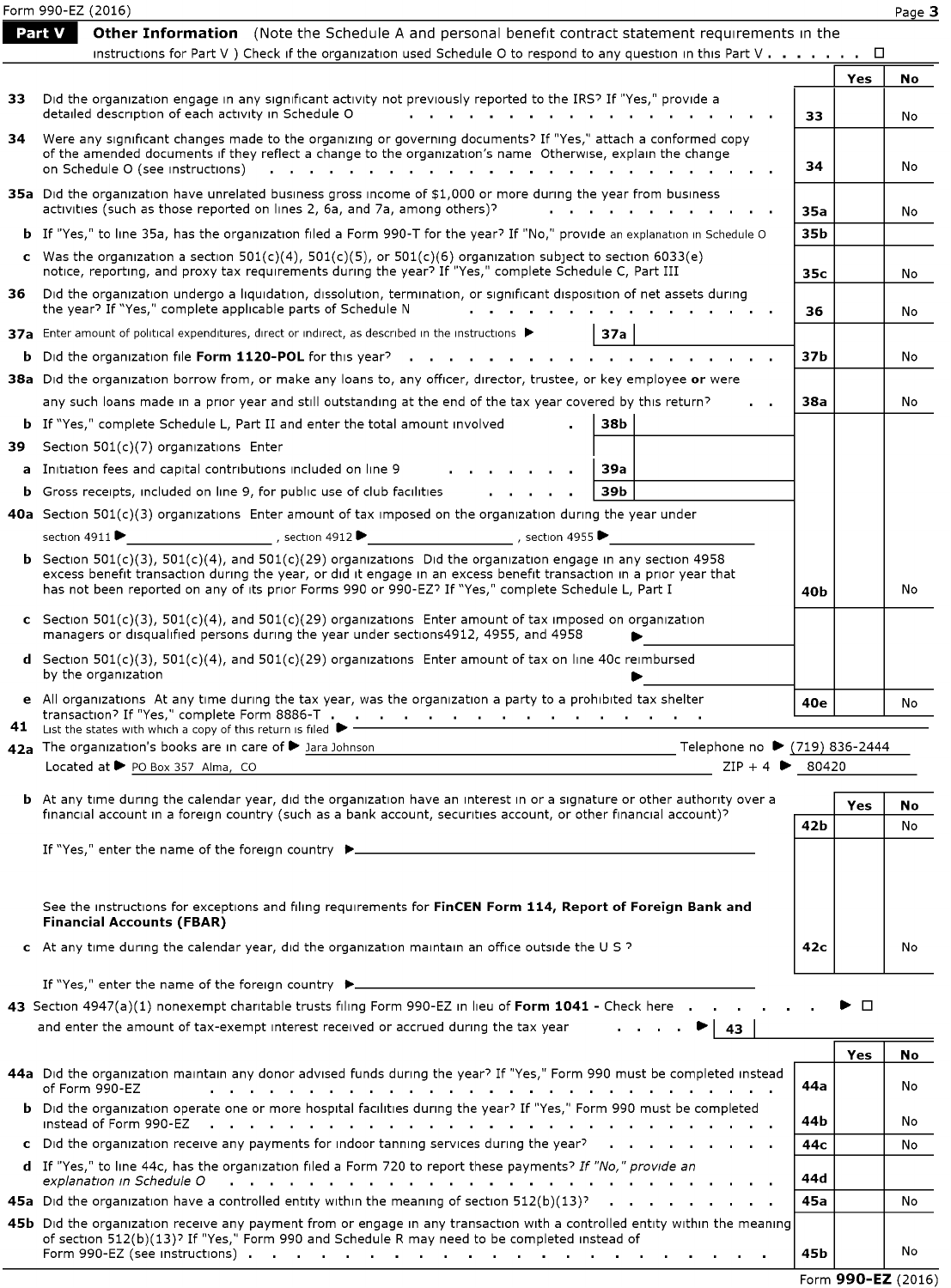| Form 990-EZ (2016) | Page 4 |
|--------------------|--------|
|                    |        |

| Form 990-EZ (2016) |                                                                                                                                                                                               |    |     |           |
|--------------------|-----------------------------------------------------------------------------------------------------------------------------------------------------------------------------------------------|----|-----|-----------|
|                    |                                                                                                                                                                                               |    | Yes | <b>No</b> |
| 46                 | Did the organization engage, directly or indirectly, in political campaign activities on behalf of or in opposition to<br>candidates for public office? If "Yes," complete Schedule C, Part I | 46 |     | No        |
|                    | Part VI Section 501(c)(3) organizations only                                                                                                                                                  |    |     |           |

|              | All section 501(c)(3) organizations must answer questions 47-49b and 52, and complete the tables for lines 50 and 51.                                                                                                                                                     |                                                      |                                                             |                                                                                                                        |                  |            |                      |
|--------------|---------------------------------------------------------------------------------------------------------------------------------------------------------------------------------------------------------------------------------------------------------------------------|------------------------------------------------------|-------------------------------------------------------------|------------------------------------------------------------------------------------------------------------------------|------------------|------------|----------------------|
|              |                                                                                                                                                                                                                                                                           |                                                      |                                                             |                                                                                                                        |                  | <b>Yes</b> | No                   |
| 47           | Did the organization engage in lobbying activities or have a section 501(h) election in effect during the tax year?<br>If "Yes," complete Schedule C, Part II                                                                                                             |                                                      |                                                             |                                                                                                                        | 47               |            |                      |
| 48           | Is the organization a school as described in section $170(b)(1)(A)(ii)^{2}$ If "Yes," complete Schedule E                                                                                                                                                                 |                                                      |                                                             |                                                                                                                        | 48               |            | No                   |
|              | 49a Did the organization make any transfers to an exempt non-charitable related organization?                                                                                                                                                                             |                                                      |                                                             |                                                                                                                        | 49a              |            |                      |
|              | <b>b</b> If "Yes," was the related organization a section 527 organization?                                                                                                                                                                                               |                                                      |                                                             |                                                                                                                        | 49 b             |            |                      |
| 50           | Complete this table for the organization's five highest compensated employees (other than officers, directors, trustees and key employees)<br>who each received more than \$100,000 of compensation from the organization If there is none, enter "None "                 |                                                      |                                                             |                                                                                                                        |                  |            |                      |
|              | (a) Name and title of each employee                                                                                                                                                                                                                                       | (b) Average<br>hours per week<br>devoted to position | (c) Reportable<br>compensation<br>(Forms W-2/1099-<br>MISC) | (d) Health benefits,<br>contributions to employee of other compensation<br>benefit plans, and<br>deferred compensation |                  |            | (e) Estimated amount |
| <b>NONE</b>  |                                                                                                                                                                                                                                                                           |                                                      |                                                             |                                                                                                                        |                  |            |                      |
|              |                                                                                                                                                                                                                                                                           |                                                      |                                                             |                                                                                                                        |                  |            |                      |
|              |                                                                                                                                                                                                                                                                           |                                                      |                                                             |                                                                                                                        |                  |            |                      |
|              |                                                                                                                                                                                                                                                                           |                                                      |                                                             |                                                                                                                        |                  |            |                      |
|              |                                                                                                                                                                                                                                                                           |                                                      |                                                             |                                                                                                                        |                  |            |                      |
|              |                                                                                                                                                                                                                                                                           |                                                      |                                                             |                                                                                                                        |                  |            |                      |
| 51           | Complete this table for the organization's five highest compensated independent contractors who each received more than \$100,000 of<br>compensation from the organization If there is none, enter "None"<br>(a) Name and business address of each independent contractor |                                                      |                                                             | (b) Type of service                                                                                                    | (c) Compensation |            |                      |
| <b>NONE</b>  |                                                                                                                                                                                                                                                                           |                                                      |                                                             |                                                                                                                        |                  |            |                      |
|              |                                                                                                                                                                                                                                                                           |                                                      |                                                             |                                                                                                                        |                  |            |                      |
|              |                                                                                                                                                                                                                                                                           |                                                      |                                                             |                                                                                                                        |                  |            |                      |
|              |                                                                                                                                                                                                                                                                           |                                                      |                                                             |                                                                                                                        |                  |            |                      |
|              |                                                                                                                                                                                                                                                                           |                                                      |                                                             |                                                                                                                        |                  |            |                      |
|              |                                                                                                                                                                                                                                                                           |                                                      |                                                             |                                                                                                                        |                  |            |                      |
|              |                                                                                                                                                                                                                                                                           |                                                      |                                                             |                                                                                                                        |                  |            |                      |
|              |                                                                                                                                                                                                                                                                           |                                                      |                                                             |                                                                                                                        |                  |            |                      |
|              |                                                                                                                                                                                                                                                                           |                                                      |                                                             |                                                                                                                        |                  |            |                      |
| d            | Total number of other independent contractors each receiving over                                                                                                                                                                                                         |                                                      |                                                             |                                                                                                                        |                  |            |                      |
| 52           | Did the organization complete Schedule A? NOTE. All Section 501(<br>completed Schedule A                                                                                                                                                                                  |                                                      |                                                             |                                                                                                                        |                  |            |                      |
|              | Under penalties of perjury, I declare that I have examined this return, inclui<br>knowledge and belief, it is true, correct, and complete Declaration of prepa<br>has any knowledge                                                                                       |                                                      |                                                             |                                                                                                                        |                  |            |                      |
|              | Signature of officer                                                                                                                                                                                                                                                      |                                                      |                                                             |                                                                                                                        |                  |            |                      |
| Sign<br>Here | Jara Johnson Treasurer                                                                                                                                                                                                                                                    |                                                      |                                                             |                                                                                                                        |                  |            |                      |
|              | Type or print name and title<br>Print/Type preparer's name                                                                                                                                                                                                                | Preparer's signature                                 |                                                             |                                                                                                                        |                  |            |                      |

| Paid            | Print/Type preparer's name<br>Jill E Fishinger | Preparer's signature |
|-----------------|------------------------------------------------|----------------------|
| Preparer        | Firm's name > Jill E Fishinger CPA PC          |                      |
| <b>Use Only</b> | Firm's address ▶ PO Box 1120                   |                      |
|                 | Alma, CO 80420                                 |                      |

May the IRS discuss this return with the preparer shown above? See instru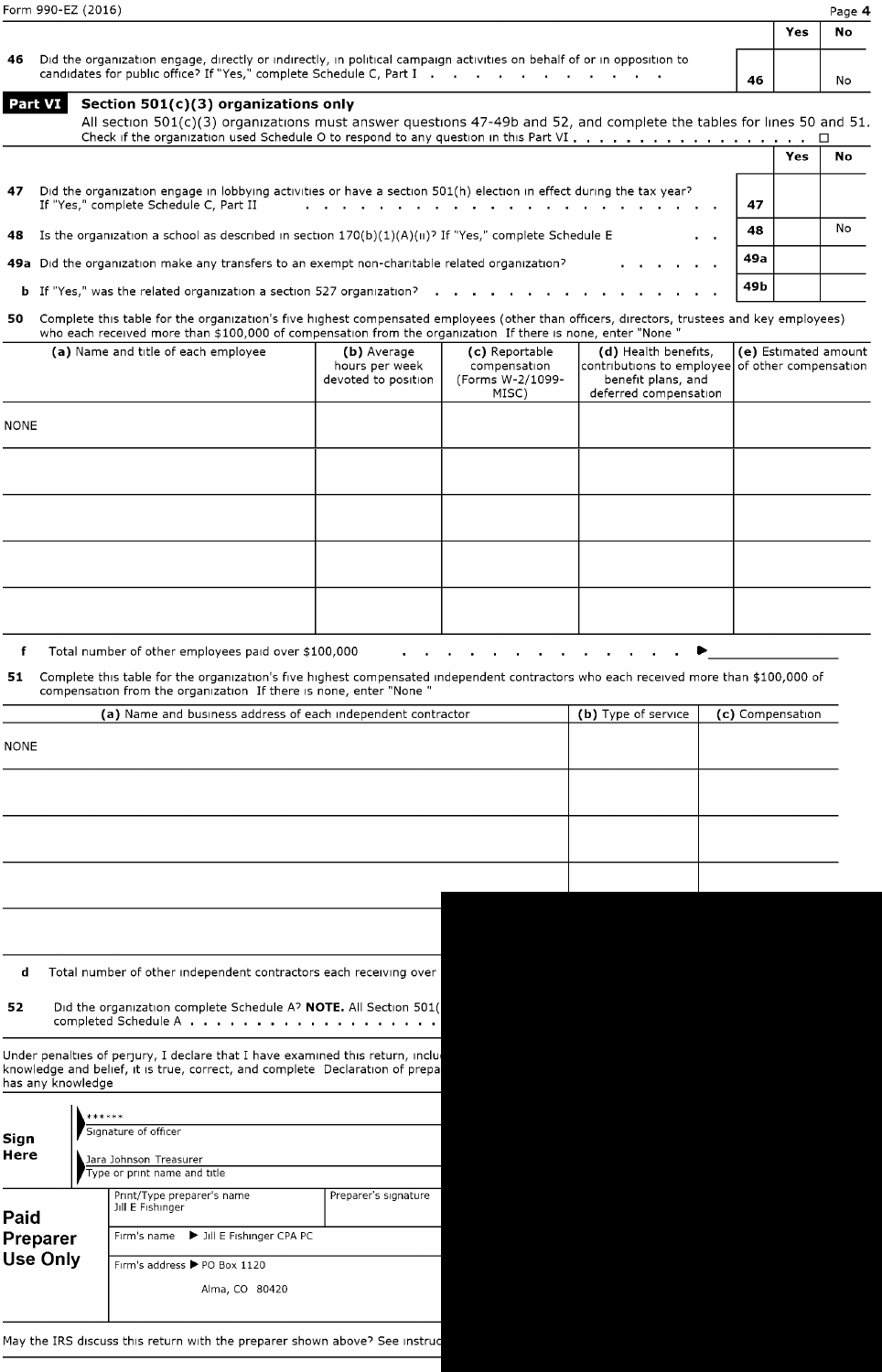## Additional Data

## Software ID: Software Version:

EIN: 20-8627300

Name: Mosquito Range Heritage Initiative

#### Form 990EZ, Part III - Statement of Program Service Accomplishments

| Describe the organization's program service accomplishments for each of its three largest program<br>services, as measured by expenses. In a clear and concise manner, describe the services provided, the<br>number of persons benefited, and other relevant information for each program title. |                                                                                                   | <b>Expenses</b><br>(Required for section 501<br>$(c)(3)$ and $501(c)(4)$<br>organizations; optional<br>for others.) |        |  |
|---------------------------------------------------------------------------------------------------------------------------------------------------------------------------------------------------------------------------------------------------------------------------------------------------|---------------------------------------------------------------------------------------------------|---------------------------------------------------------------------------------------------------------------------|--------|--|
| 28 Rare Alpine Plant and Trails Project                                                                                                                                                                                                                                                           |                                                                                                   | 28a                                                                                                                 | 73,453 |  |
| (Grants \$ 65,125)                                                                                                                                                                                                                                                                                | If this amount includes foreign grants, check here $\ldots$ $\ldots$ $\blacktriangleright$ $\Box$ |                                                                                                                     |        |  |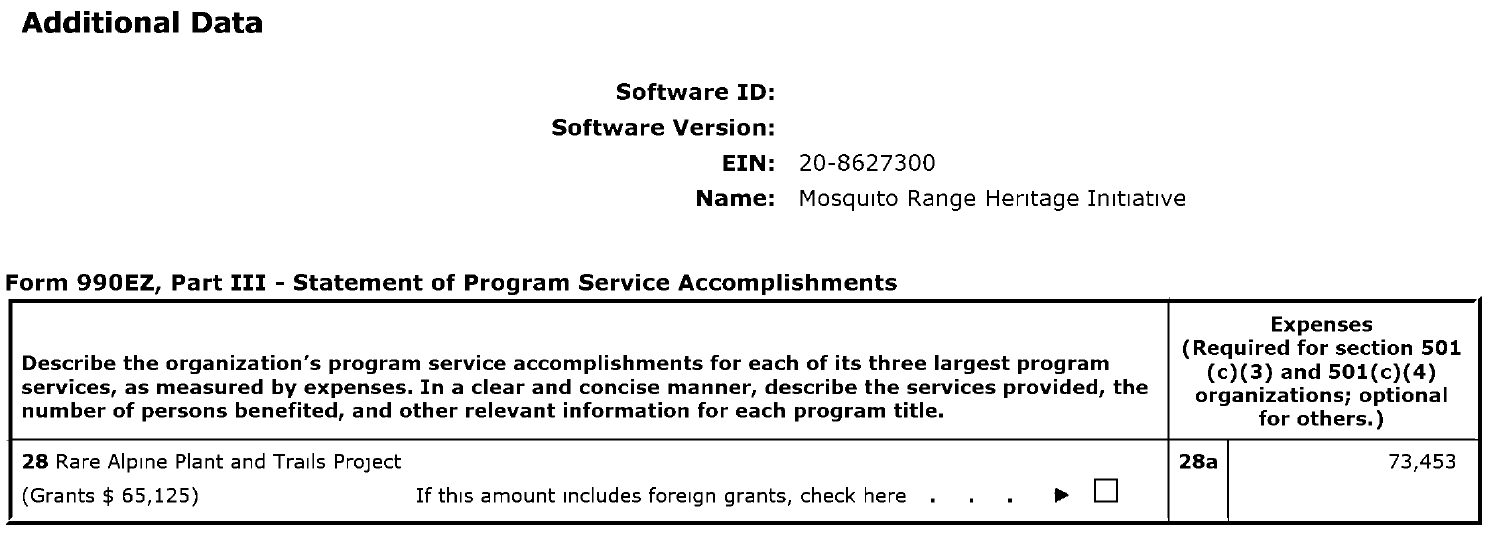### Form 990EZ, Part III - Statement of Program Service Accomplishments

| Describe the organization's program service accomplishments for each of its three largest program<br>services, as measured by expenses. In a clear and concise manner, describe the services provided, the<br>number of persons benefited, and other relevant information for each program title. |                                                                                          | <b>Expenses</b><br>(Required for section 501<br>$(c)(3)$ and $501(c)(4)$<br>organizations; optional<br>for others.) |        |
|---------------------------------------------------------------------------------------------------------------------------------------------------------------------------------------------------------------------------------------------------------------------------------------------------|------------------------------------------------------------------------------------------|---------------------------------------------------------------------------------------------------------------------|--------|
| 29 Childrens Environmental Education                                                                                                                                                                                                                                                              |                                                                                          | 29a                                                                                                                 | 14,122 |
| (Grants \$ 6,500)                                                                                                                                                                                                                                                                                 | If this amount includes foreign grants, check here $\cdot \cdot \cdot \cdot \cdot \cdot$ |                                                                                                                     |        |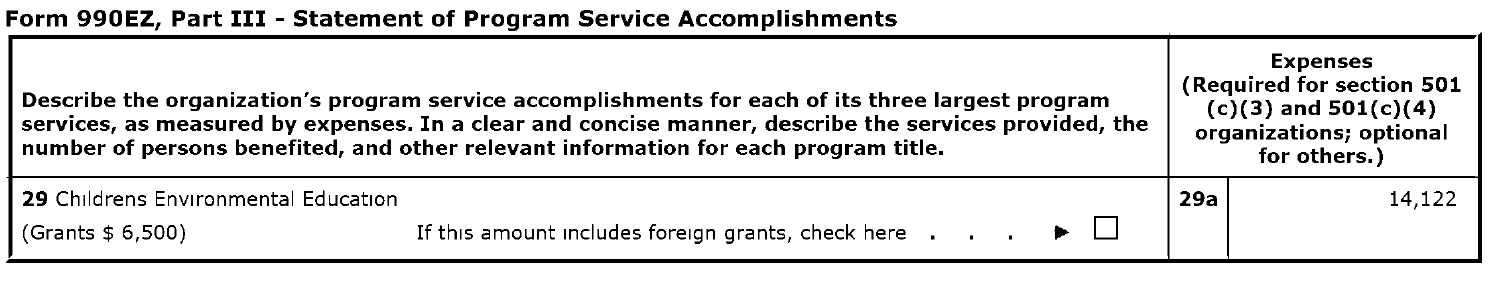|               |              |                                                                                            |                                      | efile GRAPHIC print - DO NOT PROCESS            | As Filed Data -                                                                                                                                                                                                                                                                                                                                                                                   |                                                                   |    |                                                            | DLN: 93492135073687                                                                                                                      |
|---------------|--------------|--------------------------------------------------------------------------------------------|--------------------------------------|-------------------------------------------------|---------------------------------------------------------------------------------------------------------------------------------------------------------------------------------------------------------------------------------------------------------------------------------------------------------------------------------------------------------------------------------------------------|-------------------------------------------------------------------|----|------------------------------------------------------------|------------------------------------------------------------------------------------------------------------------------------------------|
|               |              | <b>SCHEDULE A</b>                                                                          |                                      |                                                 | <b>Public Charity Status and Public Support</b>                                                                                                                                                                                                                                                                                                                                                   |                                                                   |    |                                                            | OMB No 1545-0047                                                                                                                         |
| 990EZ)        | (Form 990 or |                                                                                            |                                      |                                                 | Complete if the organization is a section $501(c)(3)$ organization or a section<br>4947(a)(1) nonexempt charitable trust.                                                                                                                                                                                                                                                                         |                                                                   |    |                                                            | 2016                                                                                                                                     |
|               |              | Department of the Treasury                                                                 |                                      |                                                 | Attach to Form 990 or Form 990-EZ.<br>$\blacktriangleright$ Information about Schedule A (Form 990 or 990-EZ) and its instructions is at                                                                                                                                                                                                                                                          | www.irs.gov/form990.                                              |    |                                                            | <b>Open to Public</b><br><b>Inspection</b>                                                                                               |
|               |              | Internal Revenue Service<br>Name of the organization<br>Mosquito Range Heritage Initiative |                                      |                                                 |                                                                                                                                                                                                                                                                                                                                                                                                   |                                                                   |    | <b>Employer identification number</b>                      |                                                                                                                                          |
|               |              |                                                                                            |                                      |                                                 |                                                                                                                                                                                                                                                                                                                                                                                                   |                                                                   |    | 20-8627300                                                 |                                                                                                                                          |
| <b>Part I</b> |              |                                                                                            |                                      |                                                 | Reason for Public Charity Status (All organizations must complete this part.) See instructions.                                                                                                                                                                                                                                                                                                   |                                                                   |    |                                                            |                                                                                                                                          |
|               |              |                                                                                            |                                      |                                                 | The organization is not a private foundation because it is (For lines 1 through 12, check only one box)                                                                                                                                                                                                                                                                                           |                                                                   |    |                                                            |                                                                                                                                          |
| 1             |              |                                                                                            |                                      |                                                 | A church, convention of churches, or association of churches described in section $170(b)(1)(A)(i)$ .                                                                                                                                                                                                                                                                                             |                                                                   |    |                                                            |                                                                                                                                          |
| 2             |              |                                                                                            |                                      |                                                 | A school described in <b>section 170(b)(1)(A)(ii).</b> (Attach Schedule E (Form 990 or 990-EZ))                                                                                                                                                                                                                                                                                                   |                                                                   |    |                                                            |                                                                                                                                          |
| з             |              |                                                                                            |                                      |                                                 | A hospital or a cooperative hospital service organization described in section $170(b)(1)(A)(iii)$ .                                                                                                                                                                                                                                                                                              |                                                                   |    |                                                            |                                                                                                                                          |
| 4             |              | name, city, and state                                                                      |                                      |                                                 | A medical research organization operated in conjunction with a hospital described in section 170(b)(1)(A)(iii). Enter the hospital's                                                                                                                                                                                                                                                              |                                                                   |    |                                                            |                                                                                                                                          |
| 5             |              |                                                                                            | $(b)(1)(A)(iv)$ . (Complete Part II) |                                                 | An organization operated for the benefit of a college or university owned or operated by a governmental unit described in section 170                                                                                                                                                                                                                                                             |                                                                   |    |                                                            |                                                                                                                                          |
| 6             |              |                                                                                            |                                      |                                                 | A federal, state, or local government or governmental unit described in section $170(b)(1)(A)(v)$ .                                                                                                                                                                                                                                                                                               |                                                                   |    |                                                            |                                                                                                                                          |
| 7             | ☑            |                                                                                            |                                      | section $170(b)(1)(A)(vi)$ . (Complete Part II) | An organization that normally receives a substantial part of its support from a governmental unit or from the general public described in                                                                                                                                                                                                                                                         |                                                                   |    |                                                            |                                                                                                                                          |
| 8             |              |                                                                                            |                                      |                                                 | A community trust described in section $170(b)(1)(A)(vi)$ (Complete Part II)                                                                                                                                                                                                                                                                                                                      |                                                                   |    |                                                            |                                                                                                                                          |
| 9             |              |                                                                                            |                                      |                                                 | non-land grant college of agriculture. See instructions. Enter the name, city, and state of the college or university                                                                                                                                                                                                                                                                             |                                                                   |    |                                                            | An agricultural research organization described in 170(b)(1)(A)(ix) operated in conjunction with a land-grant college or university or a |
| 10            |              |                                                                                            |                                      |                                                 | An organization that normally receives (1) more than 331/3% of its support from contributions, membership fees, and gross receipts<br>from activities related to its exempt functions—subject to certain exceptions, and $(2)$ no more than 331/3% of its support from gross<br>30, 1975 See section 509(a)(2). (Complete Part III)                                                               |                                                                   |    |                                                            | investment income and unrelated business taxable income (less section 511 tax) from businesses acquired by the organization after June   |
| 11            |              |                                                                                            |                                      |                                                 | An organization organized and operated exclusively to test for public safety See section 509(a)(4).                                                                                                                                                                                                                                                                                               |                                                                   |    |                                                            |                                                                                                                                          |
| 12            |              |                                                                                            |                                      |                                                 | An organization organized and operated exclusively for the benefit of, to perform the functions of, or to carry out the purposes of one or<br>more publicly supported organizations described in section 509(a)(1) or section 509(a)(2). See section 509(a)(3). Check the box<br>in lines 12a through 12d that describes the type of supporting organization and complete lines 12e, 12f, and 12g |                                                                   |    |                                                            |                                                                                                                                          |
| а             |              |                                                                                            |                                      | complete Part IV, Sections A and B.             | Type I. A supporting organization operated, supervised, or controlled by its supported organization(s), typically by giving the supported<br>organization(s) the power to regularly appoint or elect a majority of the directors or trustees of the supporting organization You must                                                                                                              |                                                                   |    |                                                            |                                                                                                                                          |
| b             |              |                                                                                            |                                      | must complete Part IV, Sections A and C.        | <b>Type II.</b> A supporting organization supervised or controlled in connection with its supported organization(s), by having control or<br>management of the supporting organization vested in the same persons that control or manage the supported organization(s) You                                                                                                                        |                                                                   |    |                                                            |                                                                                                                                          |
| с             |              |                                                                                            |                                      |                                                 | Type III functionally integrated. A supporting organization operated in connection with, and functionally integrated with, its<br>supported organization(s) (see instructions) You must complete Part IV, Sections A, D, and E.                                                                                                                                                                   |                                                                   |    |                                                            |                                                                                                                                          |
| d             |              |                                                                                            |                                      |                                                 | functionally integrated The organization generally must satisfy a distribution requirement and an attentiveness requirement (see<br>instructions) You must complete Part IV, Sections A and D, and Part V.                                                                                                                                                                                        |                                                                   |    |                                                            | Type III non-functionally integrated. A supporting organization operated in connection with its supported organization(s) that is not    |
| е             |              |                                                                                            |                                      |                                                 | Check this box if the organization received a written determination from the IRS that it is a Type I, Type II, Type III functionally<br>integrated, or Type III non-functionally integrated supporting organization                                                                                                                                                                               |                                                                   |    |                                                            |                                                                                                                                          |
| f             |              |                                                                                            |                                      | Enter the number of supported organizations     |                                                                                                                                                                                                                                                                                                                                                                                                   |                                                                   |    |                                                            |                                                                                                                                          |
| g             |              |                                                                                            |                                      |                                                 | Provide the following information about the supported organization(s)                                                                                                                                                                                                                                                                                                                             |                                                                   |    |                                                            |                                                                                                                                          |
|               |              | (i)Name of supported organization                                                          |                                      | $(ii)$ EIN                                      | (iii) Type of<br>organization<br>(described on lines<br>$1 - 10$ above (see<br>instructor()                                                                                                                                                                                                                                                                                                       | (iv)<br>Is the organization listed in<br>your governing document? |    | (v)<br>Amount of<br>monetary support<br>(see instructions) | (vi)<br>Amount of other<br>support (see<br>instructions)                                                                                 |
|               |              |                                                                                            |                                      |                                                 |                                                                                                                                                                                                                                                                                                                                                                                                   | Yes                                                               | No |                                                            |                                                                                                                                          |
|               |              |                                                                                            |                                      |                                                 |                                                                                                                                                                                                                                                                                                                                                                                                   |                                                                   |    |                                                            |                                                                                                                                          |
| Total         |              |                                                                                            |                                      |                                                 |                                                                                                                                                                                                                                                                                                                                                                                                   |                                                                   |    |                                                            |                                                                                                                                          |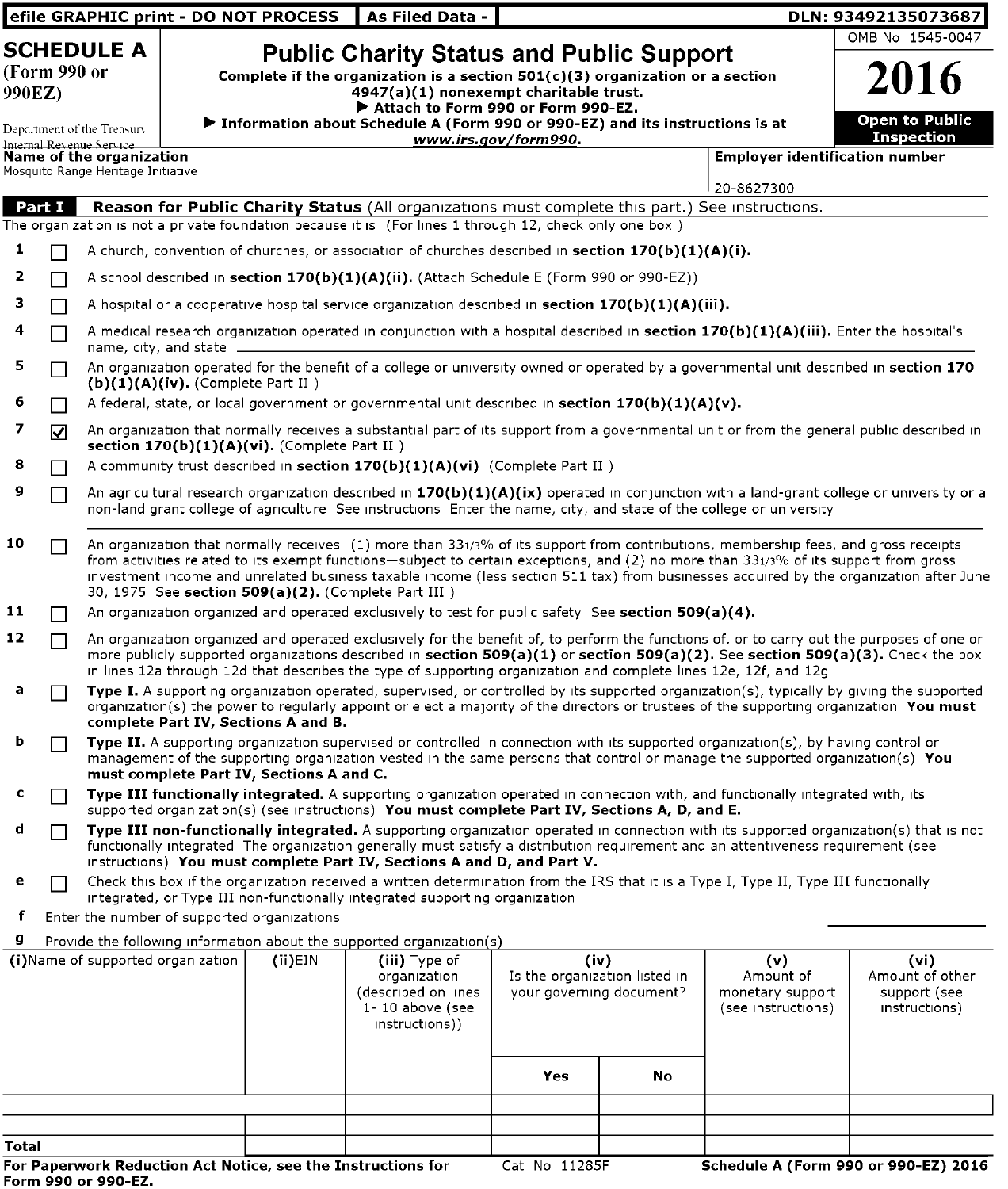Schedule A (Form 990 or 990-EZ) 2016 **Page 2** 

|              | Support Schedule for Organizations Described in Sections 170(b)(1)(A)(iv) and 170(b)(1)(A)(vi)<br><b>Part II</b>                                                                                              |         |            |            |            |            |                                         |
|--------------|---------------------------------------------------------------------------------------------------------------------------------------------------------------------------------------------------------------|---------|------------|------------|------------|------------|-----------------------------------------|
|              | (Complete only if you checked the box on line 5, 7, 8, or 9 of Part I or if the organization failed to qualify under Part                                                                                     |         |            |            |            |            |                                         |
|              | III. If the organization fails to qualify under the tests listed below, please complete Part III.)                                                                                                            |         |            |            |            |            |                                         |
|              | <b>Section A. Public Support</b><br>Calendar year                                                                                                                                                             |         |            |            |            |            |                                         |
|              | (or fiscal year beginning in) $\blacktriangleright$                                                                                                                                                           | (a)2012 | $(b)$ 2013 | $(c)$ 2014 | $(d)$ 2015 | $(e)$ 2016 | (f)Total                                |
|              | 1 Gifts, grants, contributions, and                                                                                                                                                                           |         |            |            |            |            |                                         |
|              | membership fees received (Do not                                                                                                                                                                              | 54,977  | 56,752     | 88,903     | 64,655     | 89,036     | 354,323                                 |
| $\mathbf{2}$ | include any "unusual grant")<br>Tax revenues levied for the                                                                                                                                                   |         |            |            |            |            |                                         |
|              | organization's benefit and either paid                                                                                                                                                                        |         |            |            |            |            |                                         |
|              | to or expended on its behalf                                                                                                                                                                                  |         |            |            |            |            |                                         |
| 3            | The value of services or facilities                                                                                                                                                                           |         |            |            |            |            |                                         |
|              | furnished by a governmental unit to                                                                                                                                                                           |         |            |            |            |            |                                         |
|              | the organization without charge                                                                                                                                                                               |         |            |            |            |            |                                         |
| 4            | Total. Add lines 1 through 3                                                                                                                                                                                  | 54,977  | 56,752     | 88,903     | 64,655     | 89,036     | 354,323                                 |
| 5.           | The portion of total contributions by<br>each person (other than a                                                                                                                                            |         |            |            |            |            |                                         |
|              | governmental unit or publicly                                                                                                                                                                                 |         |            |            |            |            |                                         |
|              | supported organization) included on                                                                                                                                                                           |         |            |            |            |            | 155,079                                 |
|              | line 1 that exceeds 2% of the amount                                                                                                                                                                          |         |            |            |            |            |                                         |
|              | shown on line 11, column (f)                                                                                                                                                                                  |         |            |            |            |            |                                         |
| 6            | <b>Public support.</b> Subtract line 5 from                                                                                                                                                                   |         |            |            |            |            | 199,244                                 |
|              | line 4<br><b>Section B. Total Support</b>                                                                                                                                                                     |         |            |            |            |            |                                         |
|              | Calendar year                                                                                                                                                                                                 |         |            |            |            |            |                                         |
|              | (or fiscal year beginning in) $\blacktriangleright$                                                                                                                                                           | (a)2012 | $(b)$ 2013 | $(c)$ 2014 | $(d)$ 2015 | $(e)$ 2016 | (f)Total                                |
| 7            | Amounts from line 4                                                                                                                                                                                           | 54,977  | 56,752     | 88,903     | 64,655     | 89,036     | 354,323                                 |
| 8            | Gross income from interest,                                                                                                                                                                                   |         |            |            |            |            |                                         |
|              | dividends, payments received on                                                                                                                                                                               |         |            |            |            |            |                                         |
|              | securities loans, rents, royalties and                                                                                                                                                                        |         |            |            |            |            |                                         |
|              | income from similar sources                                                                                                                                                                                   |         |            |            |            |            |                                         |
| 9            | Net income from unrelated business                                                                                                                                                                            |         |            |            |            |            |                                         |
|              | activities, whether or not the<br>business is regularly carried on                                                                                                                                            |         |            |            |            |            |                                         |
| 10           | Other income Do not include gain or                                                                                                                                                                           |         |            |            |            |            |                                         |
|              | loss from the sale of capital assets                                                                                                                                                                          |         |            |            |            |            |                                         |
|              | (Explain in Part VI)                                                                                                                                                                                          |         |            |            |            |            |                                         |
| 11           | <b>Total support.</b> Add lines 7 through                                                                                                                                                                     |         |            |            |            |            | 354,323                                 |
|              | 10                                                                                                                                                                                                            |         |            |            |            |            |                                         |
|              | 12 Gross receipts from related activities, etc (see instructions)                                                                                                                                             |         |            |            |            | 12         |                                         |
|              | 13 First five years. If the Form 990 is for the organization's first, second, third, fourth, or fifth tax year as a section $501(c)(3)$ organization,                                                         |         |            |            |            |            |                                         |
|              |                                                                                                                                                                                                               |         |            |            |            |            |                                         |
|              | <b>Section C. Computation of Public Support Percentage</b>                                                                                                                                                    |         |            |            |            |            |                                         |
|              | 14 Public support percentage for 2016 (line 6, column (f) divided by line 11, column (f))                                                                                                                     |         |            |            |            | 14         | 56 230 %                                |
|              | 15 Public support percentage for 2015 Schedule A, Part II, line 14                                                                                                                                            |         |            |            |            | 15         | 62 750 %                                |
|              | 16a 33 1/3% support test-2016. If the organization did not check the box on line 13, and line 14 is 33 1/3% or more, check this box                                                                           |         |            |            |            |            |                                         |
|              | and stop here. The organization qualifies as a publicly supported organization                                                                                                                                |         |            |            |            |            | ▶☑                                      |
|              | b 33 1/3% support test-2015. If the organization did not check a box on line 13 or 16a, and line 15 is 33 1/3% or more, check this                                                                            |         |            |            |            |            |                                         |
|              |                                                                                                                                                                                                               |         |            |            |            |            | ▶││                                     |
|              | box and stop here. The organization qualifies as a publicly supported organization<br>17a 10%-facts-and-circumstances test-2016. If the organization did not check a box on line 13, 16a, or 16b, and line 14 |         |            |            |            |            |                                         |
|              | is 10% or more, and if the organization meets the "facts-and-circumstances" test, check this box and stop here. Explain                                                                                       |         |            |            |            |            |                                         |
|              | in Part VI how the organization meets the "facts-and-circumstances" test The organization qualifies as a publicly supported                                                                                   |         |            |            |            |            |                                         |
|              |                                                                                                                                                                                                               |         |            |            |            |            | $\blacktriangleright$ $\vdash$ $\vdash$ |
|              | organization<br><b>b</b> 10%-facts-and-circumstances test-2015. If the organization did not check a box on line 13, 16a, 16b, or 17a, and line                                                                |         |            |            |            |            |                                         |
|              | 15 is 10% or more, and if the organization meets the "facts-and-circumstances" test, check this box and stop here.                                                                                            |         |            |            |            |            |                                         |
|              | Explain in Part VI how the organization meets the "facts-and-circumstances" test. The organization qualifies as a publicly                                                                                    |         |            |            |            |            |                                         |
|              | supported organization                                                                                                                                                                                        |         |            |            |            |            | ▶ │ │                                   |
|              | 18 Private foundation. If the organization did not check a box on line 13, 16a, 16b, 17a, or 17b, check this box and see                                                                                      |         |            |            |            |            |                                         |
|              |                                                                                                                                                                                                               |         |            |            |            |            | ► I -                                   |
|              | instructions                                                                                                                                                                                                  |         |            |            |            |            |                                         |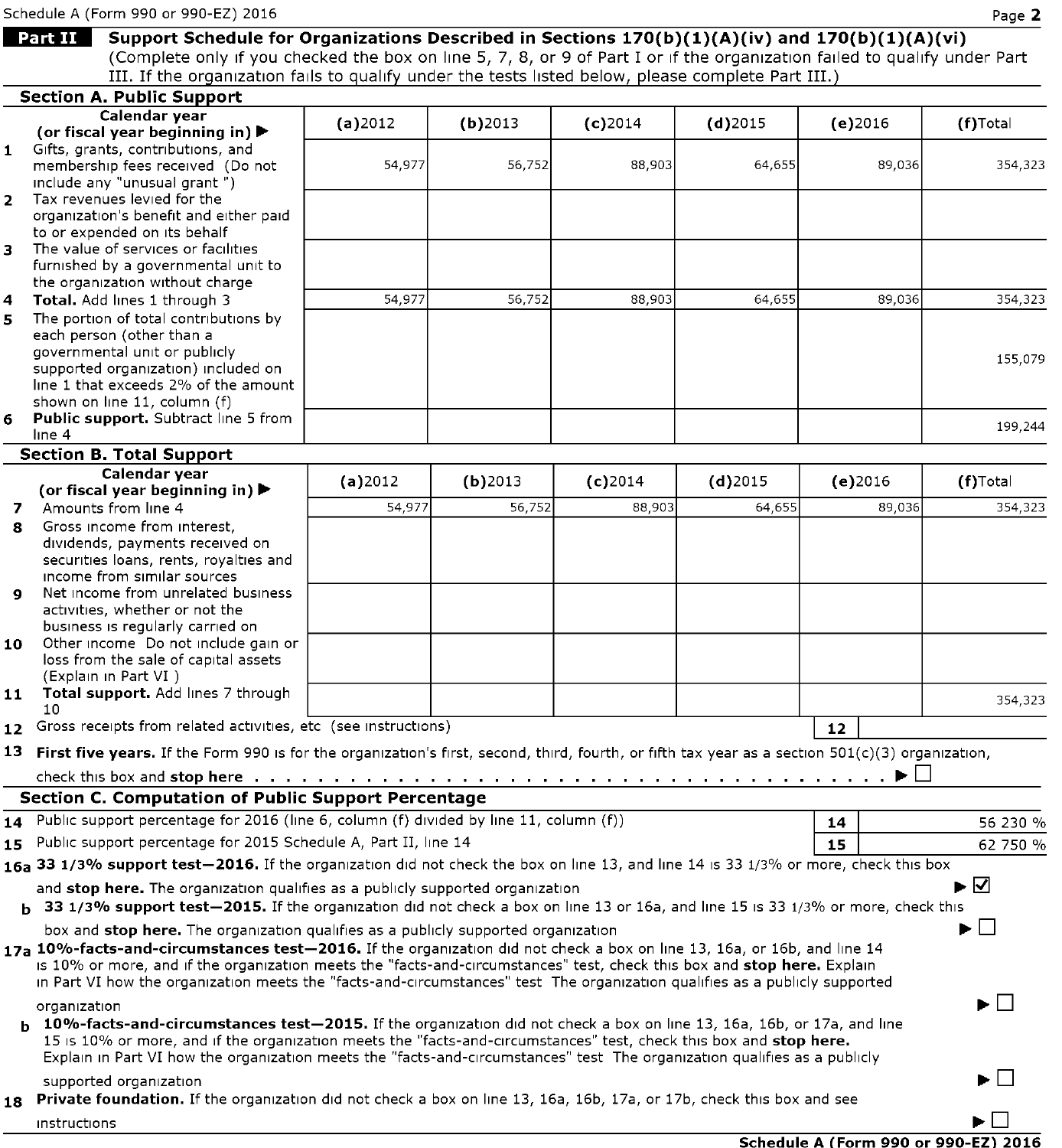# **Part III Support Schedule for Organizations Described in Section 509(a)(2)**

(Complete only if you checked the box on line 10 of Part <sup>I</sup> or if the organization failed to qualify under Part II. If the organization fails to qualify under the tests listed below, please complete Part II.)

|              | the organization rans to quality and the tests isted below, pieuse complete rait 11.                                                               |         |            |            |            |                                      |             |
|--------------|----------------------------------------------------------------------------------------------------------------------------------------------------|---------|------------|------------|------------|--------------------------------------|-------------|
|              | <b>Section A. Public Support</b><br>Calendar vear                                                                                                  |         |            |            |            |                                      |             |
|              | (or fiscal year beginning in) $\blacktriangleright$                                                                                                | (a)2012 | $(b)$ 2013 | $(c)$ 2014 | $(d)$ 2015 | $(e)$ 2016                           | $(f)$ Total |
|              | 1 Gifts, grants, contributions, and                                                                                                                |         |            |            |            |                                      |             |
|              | membership fees received (Do not                                                                                                                   |         |            |            |            |                                      |             |
|              | include any "unusual grants")                                                                                                                      |         |            |            |            |                                      |             |
| $\mathbf{2}$ | Gross receipts from admissions,                                                                                                                    |         |            |            |            |                                      |             |
|              | merchandise sold or services                                                                                                                       |         |            |            |            |                                      |             |
|              | performed, or facilities furnished in                                                                                                              |         |            |            |            |                                      |             |
|              | any activity that is related to the                                                                                                                |         |            |            |            |                                      |             |
|              | organization's tax-exempt purpose                                                                                                                  |         |            |            |            |                                      |             |
|              |                                                                                                                                                    |         |            |            |            |                                      |             |
| з.           | Gross receipts from activities that are<br>not an unrelated trade or business                                                                      |         |            |            |            |                                      |             |
|              | under section 513                                                                                                                                  |         |            |            |            |                                      |             |
| 4            | Tax revenues levied for the                                                                                                                        |         |            |            |            |                                      |             |
|              | organization's benefit and either paid                                                                                                             |         |            |            |            |                                      |             |
|              | to or expended on its behalf                                                                                                                       |         |            |            |            |                                      |             |
| 5.           | The value of services or facilities                                                                                                                |         |            |            |            |                                      |             |
|              | furnished by a governmental unit to                                                                                                                |         |            |            |            |                                      |             |
|              | the organization without charge                                                                                                                    |         |            |            |            |                                      |             |
| 6            | Total. Add lines 1 through 5                                                                                                                       |         |            |            |            |                                      |             |
|              | 7a Amounts included on lines 1, 2, and                                                                                                             |         |            |            |            |                                      |             |
|              | 3 received from disqualified persons                                                                                                               |         |            |            |            |                                      |             |
|              | <b>b</b> Amounts included on lines 2 and 3                                                                                                         |         |            |            |            |                                      |             |
|              | received from other than disqualified                                                                                                              |         |            |            |            |                                      |             |
|              | persons that exceed the greater of                                                                                                                 |         |            |            |            |                                      |             |
|              | \$5,000 or 1% of the amount on line                                                                                                                |         |            |            |            |                                      |             |
|              | 13 for the year                                                                                                                                    |         |            |            |            |                                      |             |
|              | c Add lines 7a and 7b                                                                                                                              |         |            |            |            |                                      |             |
| 8            | Public support. (Subtract line 7c                                                                                                                  |         |            |            |            |                                      |             |
|              | from line $6$ )                                                                                                                                    |         |            |            |            |                                      |             |
|              | <b>Section B. Total Support</b>                                                                                                                    |         |            |            |            |                                      |             |
|              | Calendar year                                                                                                                                      | (a)2012 | $(b)$ 2013 | $(c)$ 2014 | $(d)$ 2015 | $(e)$ 2016                           | (f)Total    |
|              | (or fiscal year beginning in) $\blacktriangleright$                                                                                                |         |            |            |            |                                      |             |
|              | 9 Amounts from line 6                                                                                                                              |         |            |            |            |                                      |             |
| 10a          | Gross income from interest,                                                                                                                        |         |            |            |            |                                      |             |
|              | dividends, payments received on                                                                                                                    |         |            |            |            |                                      |             |
|              | securities loans, rents, royalties and                                                                                                             |         |            |            |            |                                      |             |
|              | income from similar sources                                                                                                                        |         |            |            |            |                                      |             |
| ь            | Unrelated business taxable income<br>(less section 511 taxes) from                                                                                 |         |            |            |            |                                      |             |
|              | businesses acquired after June 30,                                                                                                                 |         |            |            |            |                                      |             |
|              | 1975                                                                                                                                               |         |            |            |            |                                      |             |
|              | c Add lines 10a and 10b                                                                                                                            |         |            |            |            |                                      |             |
| 11           | Net income from unrelated business                                                                                                                 |         |            |            |            |                                      |             |
|              | activities not included in line 10b,                                                                                                               |         |            |            |            |                                      |             |
|              | whether or not the business is                                                                                                                     |         |            |            |            |                                      |             |
|              | regularly carried on                                                                                                                               |         |            |            |            |                                      |             |
| 12           | Other income Do not include gain or                                                                                                                |         |            |            |            |                                      |             |
|              | loss from the sale of capital assets                                                                                                               |         |            |            |            |                                      |             |
| 13.          | (Explain in Part VI)<br><b>Total support.</b> (Add lines 9, 10c,                                                                                   |         |            |            |            |                                      |             |
|              | 11, and 12)                                                                                                                                        |         |            |            |            |                                      |             |
| 14           | First five years. If the Form 990 is for the organization's first, second, third, fourth, or fifth tax year as a section $501(c)(3)$ organization, |         |            |            |            |                                      |             |
|              | check this box and stop here                                                                                                                       |         |            |            |            |                                      | ▶LI         |
|              | <b>Section C. Computation of Public Support Percentage</b>                                                                                         |         |            |            |            |                                      |             |
| 15           | Public support percentage for 2016 (line 8, column (f) divided by line 13, column (f))                                                             |         |            |            |            | 15                                   |             |
| 16           | Public support percentage from 2015 Schedule A, Part III, line 15                                                                                  |         |            |            |            | 16                                   |             |
|              |                                                                                                                                                    |         |            |            |            |                                      |             |
|              | <b>Section D. Computation of Investment Income Percentage</b>                                                                                      |         |            |            |            |                                      |             |
| 17           | Investment income percentage for 2016 (line 10c, column (f) divided by line 13, column (f))                                                        |         |            |            |            | 17                                   |             |
| 18           | Investment income percentage from 2015 Schedule A, Part III, line 17                                                                               |         |            |            |            | 18                                   |             |
|              | 19a 331/3% support tests-2016. If the organization did not check the box on line 14, and line 15 is more than 33 1/3%, and line 17 is not          |         |            |            |            |                                      |             |
|              | more than 33 1/3%, check this box and stop here. The organization qualifies as a publicly supported organization                                   |         |            |            |            |                                      | ▶││         |
|              | b 33 1/3% support tests-2015. If the organization did not check a box on line 14 or line 19a, and line 16 is more than 33 1/3% and line 18 is      |         |            |            |            |                                      |             |
|              | not more than 33 1/3%, check this box and stop here. The organization qualifies as a publicly supported organization                               |         |            |            |            |                                      |             |
| 20           |                                                                                                                                                    |         |            |            |            |                                      | ▶           |
|              | <b>Private foundation.</b> If the organization did not check a box on line 14, 19a, or 19b, check this box and see instructions                    |         |            |            |            | Schedule A (Form 990 or 990-EZ) 2016 |             |
|              |                                                                                                                                                    |         |            |            |            |                                      |             |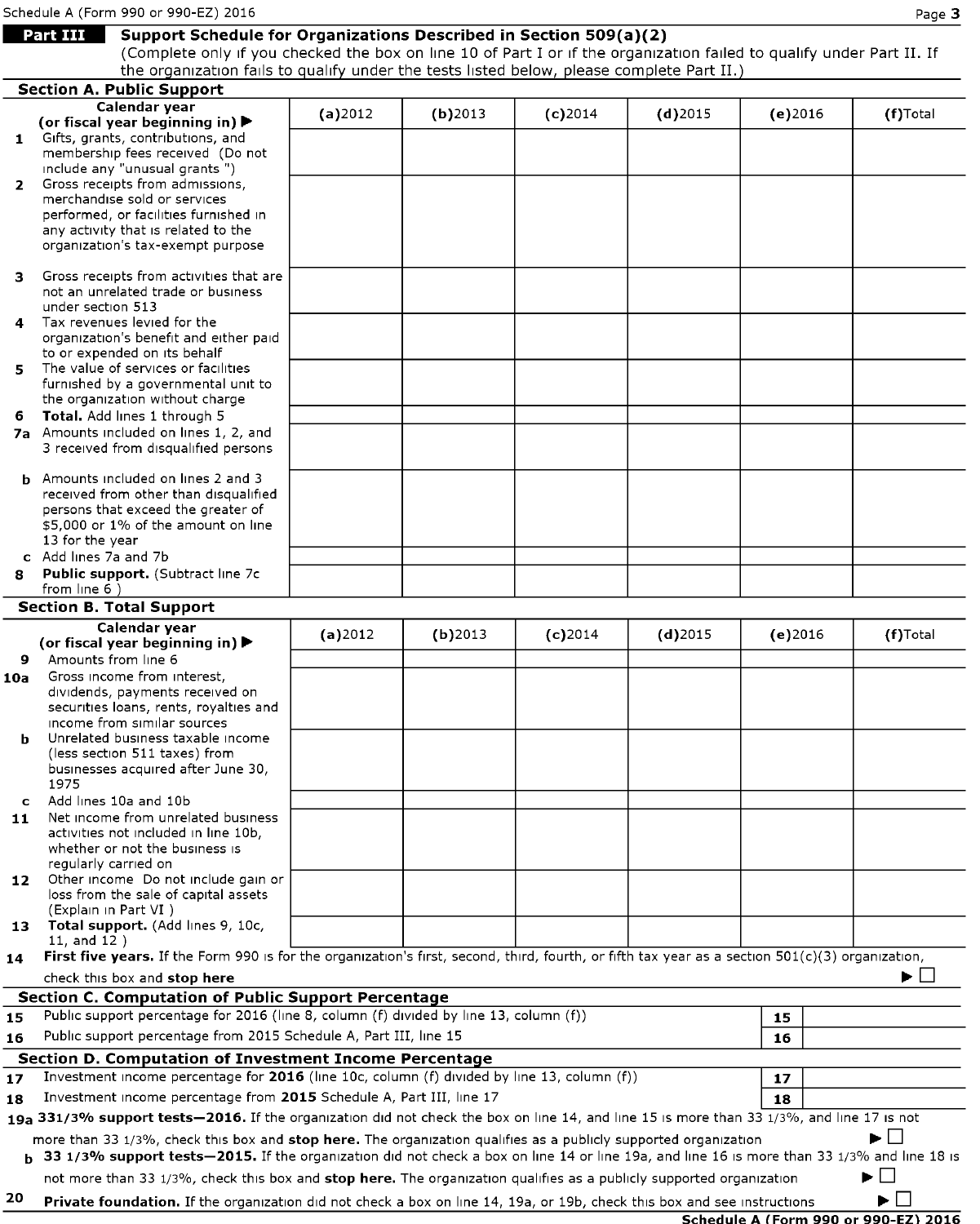## Part IV Supporting Organizations

(Complete only if you checked a box on line 12 of Part <sup>I</sup> If you checked 12a of Part I, complete Sections A and B If you checked 12b of Part I, complete Sections A and C If you checked 12c of Part I, complete Sections A, D, and E If you checked 12d of Part I, complete Sections A and D, and complete Part V

## **Section A. All Supporting Organizations**

|              |                                                                                                                                                                                                                                                                                                                                                                        |                 | <b>Yes</b> | No. |
|--------------|------------------------------------------------------------------------------------------------------------------------------------------------------------------------------------------------------------------------------------------------------------------------------------------------------------------------------------------------------------------------|-----------------|------------|-----|
| $\mathbf{1}$ | Are all of the organization's supported organizations listed by name in the organization's governing documents?<br>If "No," describe in Part VI how the supported organizations are designated If designated by class or purpose,<br>describe the designation If historic and continuing relationship, explain                                                         |                 |            |     |
|              |                                                                                                                                                                                                                                                                                                                                                                        | $\mathbf{1}$    |            |     |
| $\mathbf{2}$ | Did the organization have any supported organization that does not have an IRS determination of status under section 509<br>(a)(1) or (2)? If "Yes," explain in Part VI how the organization determined that the supported organization was described<br>in section $509(a)(1)$ or (2)                                                                                 |                 |            |     |
|              |                                                                                                                                                                                                                                                                                                                                                                        | $\mathbf{2}$    |            |     |
| За           | Did the organization have a supported organization described in section $501(c)(4)$ , (5), or (6)? If "Yes," answer (b) and (c)<br>below                                                                                                                                                                                                                               |                 |            |     |
|              |                                                                                                                                                                                                                                                                                                                                                                        | За              |            |     |
|              | <b>b</b> Did the organization confirm that each supported organization qualified under section $501(c)(4)$ , (5), or (6) and satisfied<br>the public support tests under section 509(a)(2)? If "Yes," describe in Part VI when and how the organization made the<br>determination                                                                                      |                 |            |     |
|              |                                                                                                                                                                                                                                                                                                                                                                        | Зb              |            |     |
|              | c Did the organization ensure that all support to such organizations was used exclusively for section $170(c)(2)(B)$ purposes?<br>If "Yes," explain in Part VI what controls the organization put in place to ensure such use                                                                                                                                          |                 |            |     |
|              |                                                                                                                                                                                                                                                                                                                                                                        | 3 <sub>c</sub>  |            |     |
|              | 4a Was any supported organization not organized in the United States ("foreign supported organization")? If "Yes" and if you<br>checked 12a or 12b in Part I, answer (b) and (c) below                                                                                                                                                                                 |                 |            |     |
|              |                                                                                                                                                                                                                                                                                                                                                                        | 4a              |            |     |
|              | <b>b</b> Did the organization have ultimate control and discretion in deciding whether to make grants to the foreign supported<br>organization? If "Yes," describe in Part VI how the organization had such control and discretion despite being controlled or                                                                                                         | 4b              |            |     |
|              | supervised by or in connection with its supported organizations<br>c Did the organization support any foreign supported organization that does not have an IRS determination under sections<br>$501(c)(3)$ and $509(a)(1)$ or (2)? If "Yes," explain in Part VI what controls the organization used to ensure that all support                                         |                 |            |     |
|              | to the foreign supported organization was used exclusively for section $170(c)(2)(B)$ purposes                                                                                                                                                                                                                                                                         |                 |            |     |
|              |                                                                                                                                                                                                                                                                                                                                                                        | 4 <sub>c</sub>  |            |     |
| 5а           | Did the organization add, substitute, or remove any supported organizations during the tax year? If "Yes," answer (b) and<br>(c) below (if applicable) Also, provide detail in Part VI, including (i) the names and EIN numbers of the supported<br>organizations added, substituted, or removed, (ii) the reasons for each such action, (iii) the authority under the |                 |            |     |
|              | organization's organizing document authorizing such action, and (iv) how the action was accomplished (such as by                                                                                                                                                                                                                                                       | 5a              |            |     |
|              | amendment to the organizing document)                                                                                                                                                                                                                                                                                                                                  |                 |            |     |
|              | b Type I or Type II only. Was any added or substituted supported organization part of a class already designated in the<br>organization's organizing document?                                                                                                                                                                                                         | <b>5b</b>       |            |     |
|              | c Substitutions only. Was the substitution the result of an event beyond the organization's control?                                                                                                                                                                                                                                                                   | 5с              |            |     |
| 6            | Did the organization provide support (whether in the form of grants or the provision of services or facilities) to anyone other                                                                                                                                                                                                                                        |                 |            |     |
|              | than (i) its supported organizations, (ii) individuals that are part of the charitable class benefited by one or more of its<br>supported organizations, or (iii) other supporting organizations that also support or benefit one or more of the filing<br>organization's supported organizations? If "Yes," provide detail in Part VI.                                | 6               |            |     |
| 7            | Did the organization provide a grant, loan, compensation, or other similar payment to a substantial contributor (defined in                                                                                                                                                                                                                                            |                 |            |     |
|              | section $4958(c)(3)(C)$ , a family member of a substantial contributor, or a 35% controlled entity with regard to a<br>substantial contributor? If "Yes," complete Part I of Schedule L (Form 990 or 990-EZ)                                                                                                                                                           |                 |            |     |
|              |                                                                                                                                                                                                                                                                                                                                                                        | $\overline{ }$  |            |     |
| 8            | Did the organization make a loan to a disqualified person (as defined in section 4958) not described in line 7? If "Yes,"<br>complete Part I of Schedule L (Form 990 or 990-EZ)                                                                                                                                                                                        |                 |            |     |
|              |                                                                                                                                                                                                                                                                                                                                                                        | 8               |            |     |
| 9а           | Was the organization controlled directly or indirectly at any time during the tax year by one or more disqualified persons as<br>defined in section 4946 (other than foundation managers and organizations described in section 509(a)(1) or (2))? If "Yes,"<br>provide detail in Part VI.                                                                             |                 |            |     |
|              |                                                                                                                                                                                                                                                                                                                                                                        | <b>9a</b>       |            |     |
| b.           | Did one or more disqualified persons (as defined in line 9a) hold a controlling interest in any entity in which the supporting<br>organization had an interest? If "Yes," provide detail in Part VI.                                                                                                                                                                   | 9b              |            |     |
|              | c Did a disqualified person (as defined in line 9a) have an ownership interest in, or derive any personal benefit from, assets in                                                                                                                                                                                                                                      |                 |            |     |
|              | which the supporting organization also had an interest? If "Yes," provide detail in Part VI.                                                                                                                                                                                                                                                                           |                 |            |     |
|              | 10a Was the organization subject to the excess business holdings rules of section 4943 because of section 4943(f) (regarding                                                                                                                                                                                                                                           | 9с              |            |     |
|              | certain Type II supporting organizations, and all Type III non-functionally integrated supporting organizations)? If "Yes,"                                                                                                                                                                                                                                            |                 |            |     |
|              | answer line 10b below<br>10a                                                                                                                                                                                                                                                                                                                                           |                 |            |     |
|              | <b>b</b> Did the organization have any excess business holdings in the tax year? (Use Schedule C, Form 4720, to determine whether<br>the organization had excess business holdings)                                                                                                                                                                                    | 10 <sub>b</sub> |            |     |
|              |                                                                                                                                                                                                                                                                                                                                                                        |                 |            |     |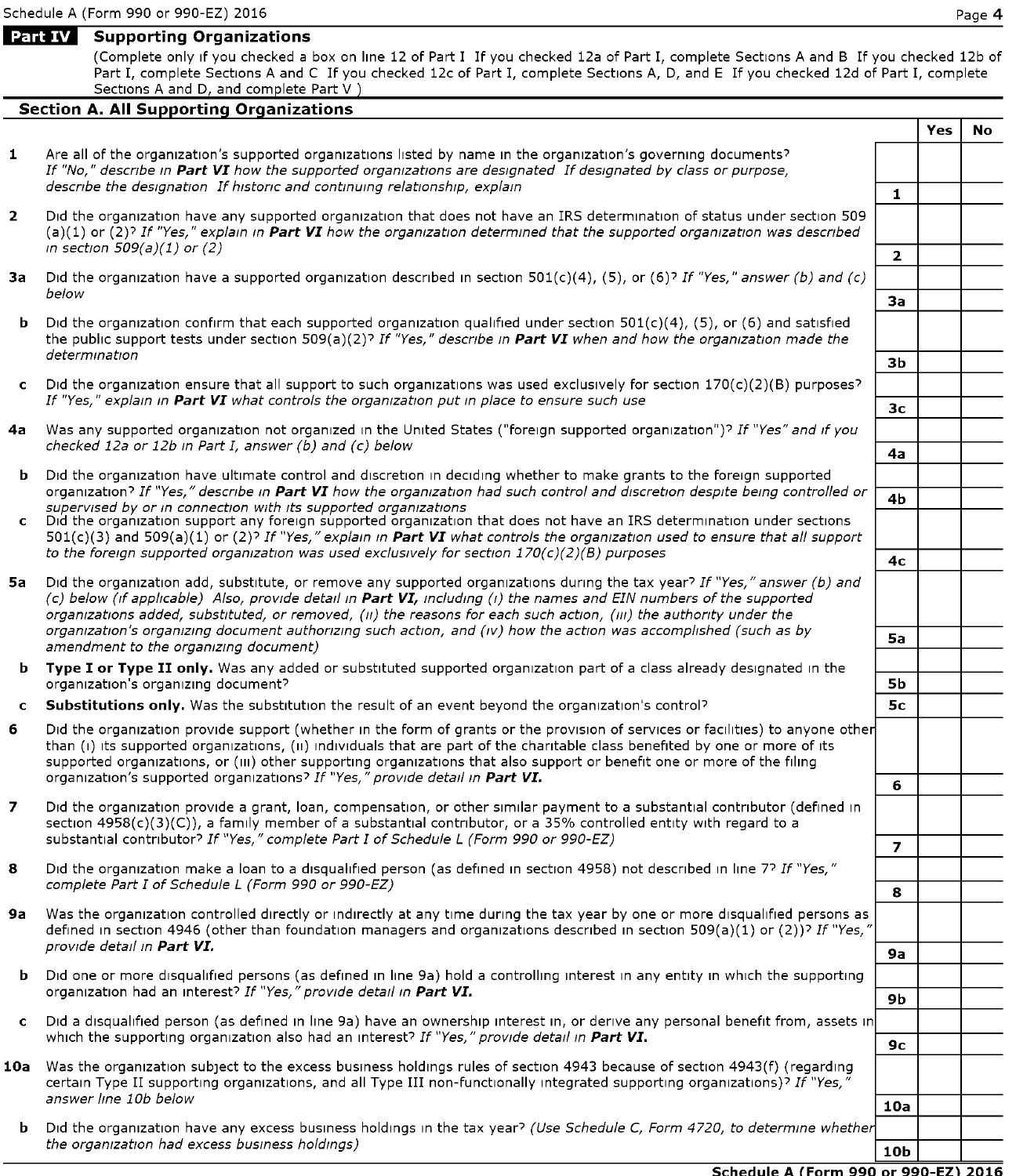# Part IV Supporting Organizations (continued)

- 11 Has the organization accepted a gift or contribution from any of the following persons?
- a A person who directly or indirectly controls, either alone or together with persons described in (b) and (c) below, the governing body of a supported organization?
- A family member of a person described in (a) above?
- c A 35% controlled entity of a person described in (a) or (b) above? If "Yes" to a, b, or c, provide detail in Part VI

#### Section B. Type <sup>I</sup> Supporting Organizations

- $\mathbf{1}$ Did the directors, trustees, or membership of one or more supported organizations have the power to regularly appoint or elect at least a majority of the organization's directors or trustees at all times during the tax year? If "No," describe in  $P_1$ VI how the supported organization(s) effectively operated, supervised, or controlled the organization's activities If the organization had more than one supported organization, describe how the powers to appoint and/or remove directors or trustees were allocated among the supported organizations and what conditions or restrictions, if any, applied to such powers during the tax year
- $\overline{2}$ Did the organization operate for the benefit of any supported organization other than the supported organization(s) that operated, supervised, or controlled the supporting organization? If "Yes," explain in Part VI how providing such benefit carried out the purposes of the supported organization(s) that operated, supervised or controlled the supporting organization

### Section C. Type II Supporting Organizations

 $\mathbf{1}$ Were <sup>a</sup> majority of the organization's directors or trustees during the tax year also <sup>a</sup> majority of the directors or trustees of each of the organization's supported organization(s)? If "No," describe in Part VI how control or management of the supporting organization was vested in the same persons that controlled or managed the supported organization(s)

### Section D. All Type III Supporting Organizations

|                                                                                                                                                                                                                                                                                                                                                                                                                                                                                       | Yes |  |
|---------------------------------------------------------------------------------------------------------------------------------------------------------------------------------------------------------------------------------------------------------------------------------------------------------------------------------------------------------------------------------------------------------------------------------------------------------------------------------------|-----|--|
| Did the organization provide to each of its supported organizations, by the last day of the fifth month of the organization's<br>tax year, (i) a written notice describing the type and amount of support provided during the prior tax year, (ii) a copy of the<br>Form 990 that was most recently filed as of the date of notification, and (III) copies of the organization's governing<br>documents in effect on the date of notification, to the extent not previously provided? |     |  |
|                                                                                                                                                                                                                                                                                                                                                                                                                                                                                       |     |  |
| Were any of the organization's officers, directors, or trustees either (i) appointed or elected by the supported organization<br>(s) or (ii) serving on the governing body of a supported organization? If "No," explain in Part VI how the organization<br>maintained a close and continuous working relationship with the supported organization(s)                                                                                                                                 |     |  |
|                                                                                                                                                                                                                                                                                                                                                                                                                                                                                       |     |  |
| By reason of the relationship described in (2), did the organization's supported organizations have a significant voice in the<br>organization's investment policies and in directing the use of the organization's income or assets at all times during the tax                                                                                                                                                                                                                      |     |  |
| year? If "Yes," describe in Part VI the role the organization's supported organizations played in this regard                                                                                                                                                                                                                                                                                                                                                                         |     |  |

#### Section E. Type III Functionally-Integrated Supporting Organizations

1 Check the box next to the method that the organization used to satisfy the Integral Part Test during the year (see instructions)

- The organization satisfied the Activities Test Complete line 2 below
- **b**  $\Box$  The organization is the parent of each of its supported organizations Complete line 3 below
- c  $\Box$  The organization supported a governmental entity Describe in Part VI how you supported a government entity (see instructions)

#### $\overline{2}$ Activities Test **Answer (a) and (b) below.**

3

| a Did substantially all of the organization's activities during the tax year directly further the exempt purposes of the<br>supported organization(s) to which the organization was responsive? If "Yes," then in Part VI identify those supported<br>organizations and explain how these activities directly furthered their exempt purposes, how the organization was<br>responsive to those supported organizations, and how the organization determined that these activities constituted<br>substantially all of its activities | 2а             |  |
|--------------------------------------------------------------------------------------------------------------------------------------------------------------------------------------------------------------------------------------------------------------------------------------------------------------------------------------------------------------------------------------------------------------------------------------------------------------------------------------------------------------------------------------|----------------|--|
| <b>b</b> Did the activities described in (a) constitute activities that, but for the organization's involvement, one or more of the<br>organization's supported organization(s) would have been engaged in? If "Yes," explain in Part VI the reasons for the<br>organization's position that its supported organization(s) would have engaged in these activities but for the organization's                                                                                                                                         |                |  |
| involvement                                                                                                                                                                                                                                                                                                                                                                                                                                                                                                                          | 2 <sub>b</sub> |  |
| Parent of Supported Organizations<br>Answer (a) and (b) below.                                                                                                                                                                                                                                                                                                                                                                                                                                                                       |                |  |
| a Did the organization have the power to regularly appoint or elect a majority of the officers, directors, or trustees of each of<br>the supported organizations? Provide details in Part VI.                                                                                                                                                                                                                                                                                                                                        | За             |  |
| the contract of the contract of the contract of the contract of the contract of the contract of the contract of<br>.<br>.                                                                                                                                                                                                                                                                                                                                                                                                            |                |  |

b Did the organization exercise a substantial degree of direction over the policies, programs and activities of each of its supported organizations? If "Yes," describe in Part VI. the role played by the organization in this regard

#### Schedule A (Form 990 or 990-EZ) 2016

 $3<sub>b</sub>$ 

Yes <sup>I</sup> No

|--|--|

No

Yes

| $\overline{\mathbf{2}}$ |  |
|-------------------------|--|
|                         |  |
|                         |  |
| 1                       |  |
|                         |  |
|                         |  |

 $\mathbf 1$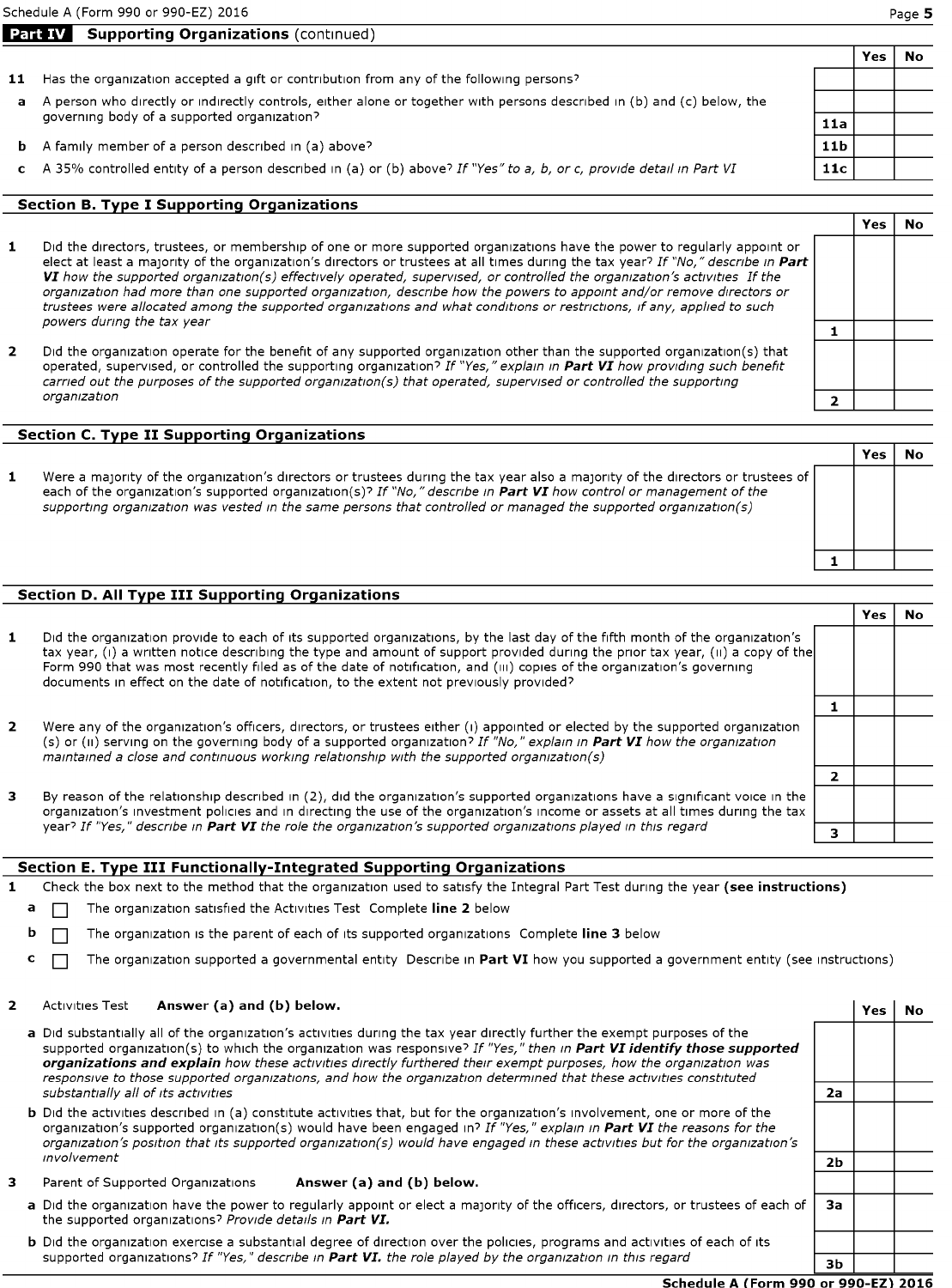## Part V  $\mid$  Type III Non-Functionally Integrated 509(a)(3) Supporting Organizations

1  $\Box$  Check here if the organization satisfied the Integral Part Test as a qualifying trust on Nov 20, 1970 See instructions. All other Type III non-functionally integrated supporting organizations must complete Sections A through E

### Section A - Adjusted Net Income

- 1 Net short-term capital gain
- 2 Recoveries of prior-year distributions
- 3 Other gross income (see instructions)
- 4 Add lines 1 through 3
- 5 Depreciation and depletion
- 6 Portion of operating expenses paid or incurred for production or collection of gross income or for management, conservation, or maintenance of property held for production of income (see instructions)

| 7 Other expenses (see instructions) |  |
|-------------------------------------|--|
|-------------------------------------|--|

Adjusted Net Income (subtract lines 5, 6 and 7 from line 4)

| 1 Aggregate fair market value of all non-exempt-use assets (see instructions for short  <br>tax year or assets held for part of year) |  |
|---------------------------------------------------------------------------------------------------------------------------------------|--|
|                                                                                                                                       |  |

- a Average monthly value of securities
- **b** Average monthly cash balances
- c Fair market value of other non-exempt-use assets

Section B - Minimum Asset Amount

- d Total (add lines 1a, 1b, and 1c)
- e Discount claimed for blockage or other factors (explain in detail in Part VI)
- 2 Acquisition indebtedness applicable to non-exempt use assets
- 3 Subtract line 2 from line 1d
- 4 Cash deemed held for exempt use Enter 1-1/2% of line <sup>3</sup> (for greater amount, see instructions) 4
- 5 Net value of non-exempt-use assets (subtract line 4 from line 3)
- 6 Multiply line 5 by 035
- 7 Recoveries of prior-year distributions 7
- 8 **Minimum Asset Amount** (add line 7 to line 6) 8 **8**

#### Section C - Distributable Amount

- 1 Adjusted net income for prior year (from Section A, line 8, Column A)
- 2 Enter 85% of line 1
- 3 Minimum asset amount for prior year (from Section B, line 8, Column A)
- 4 Enter greater of line 2 or line 3
- 5 Income tax imposed in prior year
- 6 Distributable Amount. Subtract line <sup>5</sup> from line 4, unless subject to emergency temporary reduction (see instructions)
- 7 Check here if the current year is the organization's first as a non-functionally-integrated Type III supporting organization (see instructions)

|                         | (A) Prior Year | (B) Current Year<br>(optional) |
|-------------------------|----------------|--------------------------------|
| 1                       |                |                                |
| $\overline{\mathbf{2}}$ |                |                                |
| 3                       |                |                                |
| $\ddot{a}$              |                |                                |
| 5                       |                |                                |
| 6                       |                |                                |
| 7                       |                |                                |
| 8                       |                |                                |

|   | <b>Current Year</b> |
|---|---------------------|
|   |                     |
| 2 |                     |
| ٠ |                     |
|   |                     |
| 5 |                     |
| 6 |                     |
|   |                     |

|                | (A) Prior Year | (B) Current Year<br>(optional) |
|----------------|----------------|--------------------------------|
| 1              |                |                                |
|                |                |                                |
| 1a             |                |                                |
| 1 <sub>b</sub> |                |                                |
| 1 <sub>c</sub> |                |                                |
| 1 <sub>d</sub> |                |                                |
|                |                |                                |
|                |                |                                |
| 2              |                |                                |
| 3              |                |                                |
| 4              |                |                                |
| 5              |                |                                |
| 6              |                |                                |
| 7              |                |                                |
|                |                |                                |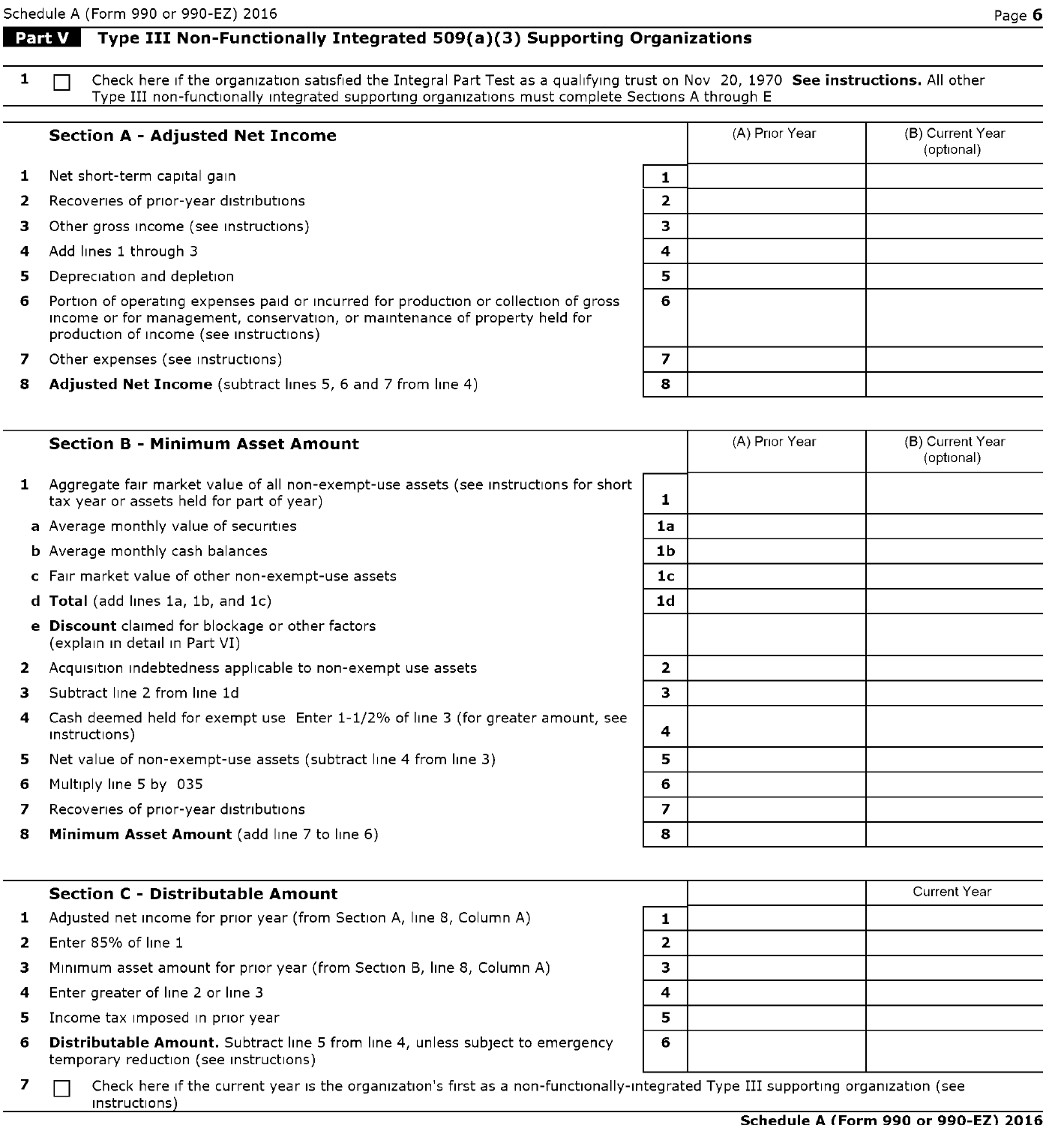|                                                         | Schedule A (Form 990 or 990-EZ) 2016<br>Page 7                                                                                              |  |  |  |  |
|---------------------------------------------------------|---------------------------------------------------------------------------------------------------------------------------------------------|--|--|--|--|
|                                                         | <b>Part V</b><br>Type III Non-Functionally Integrated 509(a)(3) Supporting Organizations (continued)                                        |  |  |  |  |
| <b>Section D - Distributions</b><br><b>Current Year</b> |                                                                                                                                             |  |  |  |  |
|                                                         | <b>1</b> Amounts paid to supported organizations to accomplish exempt purposes                                                              |  |  |  |  |
|                                                         | 2 Amounts paid to perform activity that directly furthers exempt purposes of supported organizations, in<br>excess of income from activity  |  |  |  |  |
|                                                         | 3 Administrative expenses paid to accomplish exempt purposes of supported organizations                                                     |  |  |  |  |
|                                                         | 4 Amounts paid to acquire exempt-use assets                                                                                                 |  |  |  |  |
|                                                         | 5 Qualified set-aside amounts (prior IRS approval required)                                                                                 |  |  |  |  |
|                                                         | 6 Other distributions (describe in Part VI) See instructions                                                                                |  |  |  |  |
|                                                         | 7 Total annual distributions. Add lines 1 through 6                                                                                         |  |  |  |  |
| 8                                                       | Distributions to attentive supported organizations to which the organization is responsive (provide<br>details in Part VI) See instructions |  |  |  |  |
| 9.                                                      | Distributable amount for 2016 from Section C, line 6                                                                                        |  |  |  |  |
|                                                         | 10 Line 8 amount divided by Line 9 amount                                                                                                   |  |  |  |  |

| <b>Section E - Distribution Allocations (see</b><br>instructions)                                                                                         | (i)<br><b>Excess Distributions</b> | (ii)<br><b>Underdistributions</b><br>Pre-2016 | (iii)<br><b>Distributable</b><br>Amount for 2016 |
|-----------------------------------------------------------------------------------------------------------------------------------------------------------|------------------------------------|-----------------------------------------------|--------------------------------------------------|
| 1 Distributable amount for 2016 from Section C, line<br>6                                                                                                 |                                    |                                               |                                                  |
| 2 Underdistributions, if any, for years prior to 2016<br>(reasonable cause required--see instructions)                                                    |                                    |                                               |                                                  |
| 3 Excess distributions carryover, if any, to 2016                                                                                                         |                                    |                                               |                                                  |
| a                                                                                                                                                         |                                    |                                               |                                                  |
| ь                                                                                                                                                         |                                    |                                               |                                                  |
| <b>c</b> From 2013.                                                                                                                                       |                                    |                                               |                                                  |
| From 2014.<br>d                                                                                                                                           |                                    |                                               |                                                  |
| e From 2015.                                                                                                                                              |                                    |                                               |                                                  |
| f Total of lines 3a through e                                                                                                                             |                                    |                                               |                                                  |
| g Applied to underdistributions of prior years                                                                                                            |                                    |                                               |                                                  |
| h Applied to 2016 distributable amount                                                                                                                    |                                    |                                               |                                                  |
| i Carryover from 2011 not applied (see<br>instructions)                                                                                                   |                                    |                                               |                                                  |
| j Remainder Subtract lines 3g, 3h, and 3i from 3f                                                                                                         |                                    |                                               |                                                  |
| 4 Distributions for 2016 from Section D, line 7<br>\$                                                                                                     |                                    |                                               |                                                  |
| a Applied to underdistributions of prior years                                                                                                            |                                    |                                               |                                                  |
| <b>b</b> Applied to 2016 distributable amount                                                                                                             |                                    |                                               |                                                  |
| c Remainder Subtract lines 4a and 4b from 4                                                                                                               |                                    |                                               |                                                  |
| 5 Remaining underdistributions for years prior to<br>2016, if any Subtract lines 3g and 4a from line 2<br>(if amount greater than zero, see instructions) |                                    |                                               |                                                  |
| 6 Remaining underdistributions for 2016 Subtract<br>lines 3h and 4b from line 1 (if amount greater than<br>zero, see instructions)                        |                                    |                                               |                                                  |
| 7 Excess distributions carryover to 2017. Add lines<br>$31$ and $4c$                                                                                      |                                    |                                               |                                                  |
| 8 Breakdown of line 7                                                                                                                                     |                                    |                                               |                                                  |
| a                                                                                                                                                         |                                    |                                               |                                                  |
| <b>b</b> Excess from 2013.                                                                                                                                |                                    |                                               |                                                  |
| c Excess from 2014. $\ldots$ .                                                                                                                            |                                    |                                               |                                                  |
| d Excess from 2015.                                                                                                                                       |                                    |                                               |                                                  |
| e Excess from 2016.                                                                                                                                       |                                    |                                               |                                                  |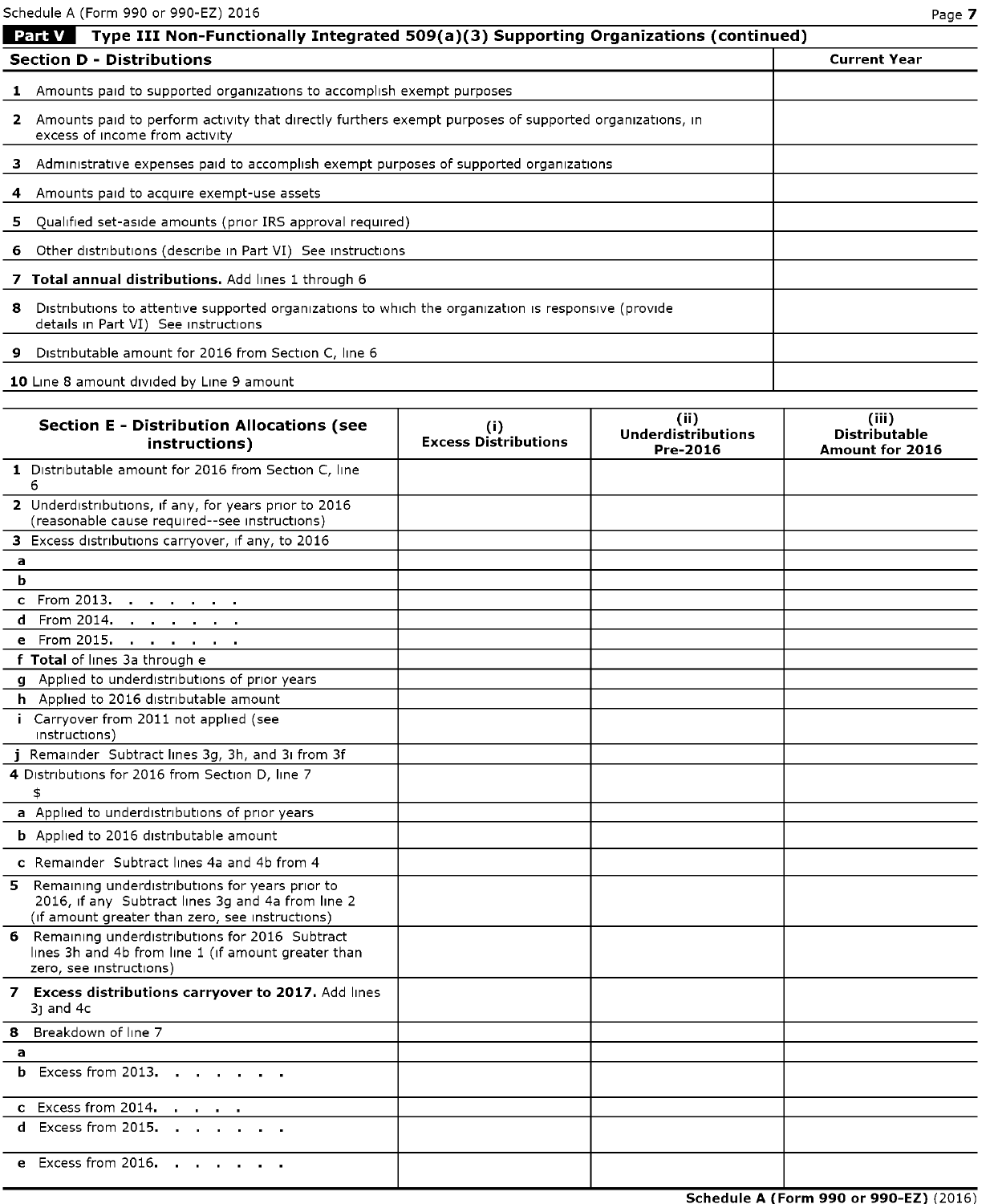#### l Part VI l Supplemental Information.

Provide the explanations required by Part II, line 10; Part II, line 17a or 17b; Part III, line 12; Part IV, Section A, lines 1, 2, 3b, 3c, 4b, 4c, 5a, 6, 9a, 9b, 9c, 11a, 11b, and 11c; Part IV, Section B, lines <sup>1</sup> and 2; Part IV, Section C, line 1; Part IV, Section D, lines 2 and 3; Part IV, Section E, lines 1c, 2a, 2b, 3a and 3b; Part V, line 1; Part V, Section B, line le; Part V Section D, lines 5, 6, and 8; and Part V, Section E, lines 2, 5, and 6. Also complete this part for any additional information. (See instructions).

Facts And Circumstances Test

#### Cehedric A (Ferm 000 er 000 EZ) 2016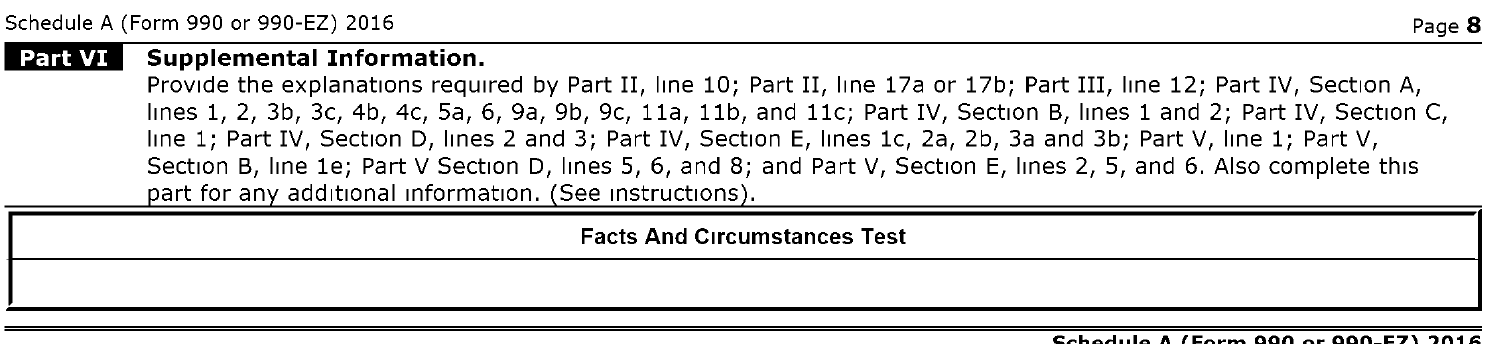| efile GRAPHIC print - DO NOT PROCESS<br>As Filed Data -<br>DLN: 93492135073687                                      |                                                                                                                                                                                                  |                                                                                                                                                                                                                                                                                                                                     |                                       |  |
|---------------------------------------------------------------------------------------------------------------------|--------------------------------------------------------------------------------------------------------------------------------------------------------------------------------------------------|-------------------------------------------------------------------------------------------------------------------------------------------------------------------------------------------------------------------------------------------------------------------------------------------------------------------------------------|---------------------------------------|--|
| <b>SCHEDULE O</b><br>(Form 990 or 990-<br>EZ)<br>Department of the Treasury                                         |                                                                                                                                                                                                  | Supplemental Information to Form 990 or 990-EZ<br>Complete to provide information for responses to specific questions on<br>Form 990 or 990-EZ or to provide any additional information.<br>Attach to Form 990 or 990-EZ.<br>▶ Information about Schedule O (Form 990 or 990-EZ) and its instructions is at<br>www.irs.gov/form990. |                                       |  |
| Internal Revenue f.cr.vice ________<br>Name of the organization<br>Mosquito Range Heritage Initiative<br>20-8627300 |                                                                                                                                                                                                  |                                                                                                                                                                                                                                                                                                                                     | <b>Employer identification number</b> |  |
|                                                                                                                     | 990 Schedule O, Supplemental Information                                                                                                                                                         |                                                                                                                                                                                                                                                                                                                                     |                                       |  |
| <b>Return</b><br>Reference                                                                                          |                                                                                                                                                                                                  | <b>Explanation</b>                                                                                                                                                                                                                                                                                                                  |                                       |  |
| Description<br>of other<br>expenses                                                                                 | Description AmountAdministrative Expenses 24Meeting Expenses 160Program Expenses 67,410Vis<br>ta Volunteer Expenses 11,156Insurance 2,282Computer / Website / Internet 1,251Scholarship<br>1.000 |                                                                                                                                                                                                                                                                                                                                     |                                       |  |

expenses 1,000 Part <sup>I</sup> line 16